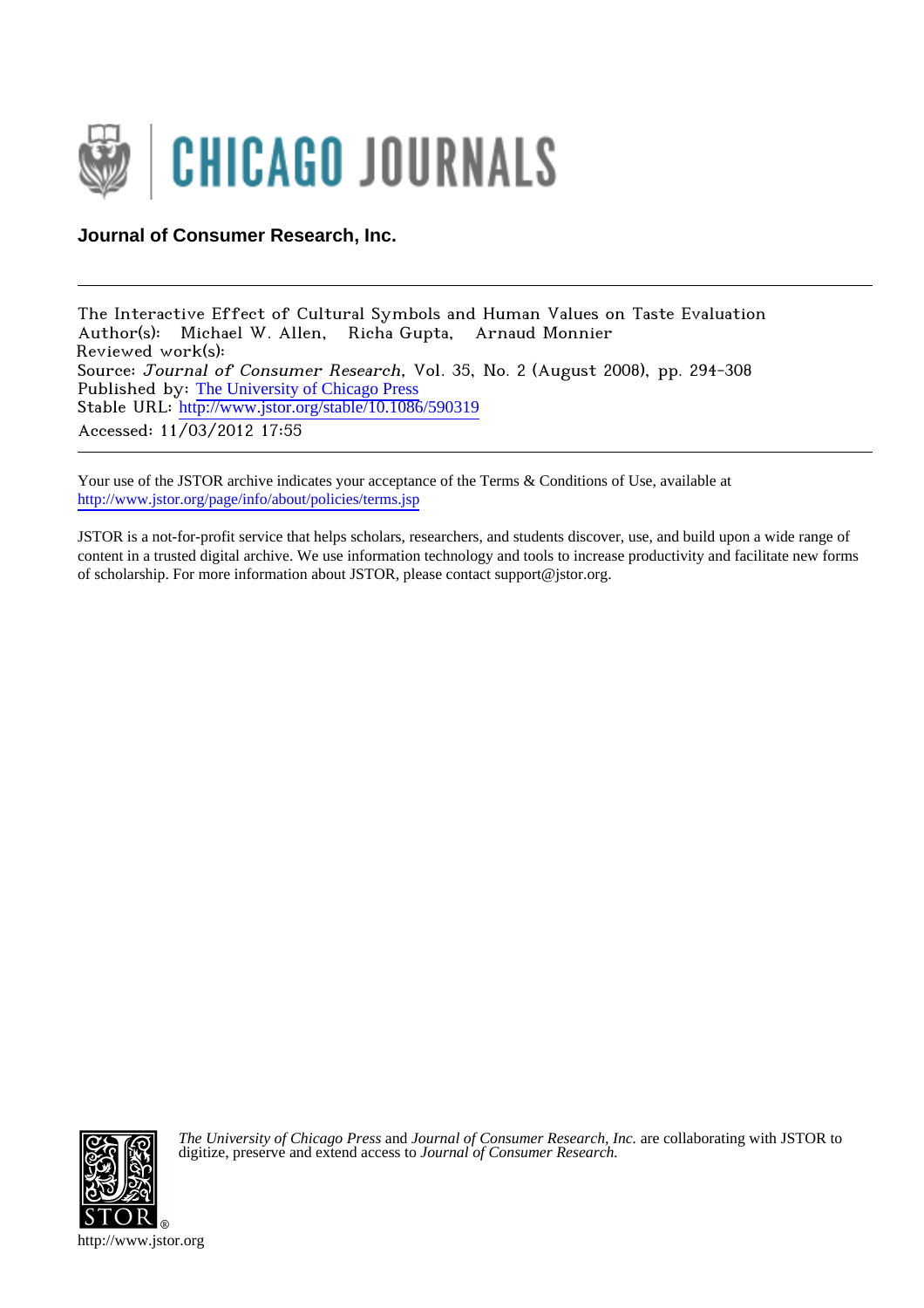# **The Interactive Effect of Cultural Symbols and Human Values on Taste Evaluation**

MICHAEL W. ALLEN RICHA GUPTA ARNAUD MONNIER\*

> We suggest that consumers assess the taste of a food or beverage by comparing the human values symbolized by the product to their human value priorities. When there is value-symbol congruency, they experience a better taste and aroma and develop a more favorable attitude and behavior intention; incongruence has the opposite effect. Participants in two taste tests were told the correct identity of a product or misinformed. Participants who endorsed the values symbolized by the product (that they thought they were tasting) evaluated the product more favorably. The implications for marketing strategy, self-congruity theory, and the assimilation effect are discussed.

One's impression of the tastiness of a food or beverage could be an objective assessment. The chemical properties of the product could stimulate taste receptors in the mouth, resulting in taste perception. One then evaluates that taste perception (i.e., does it taste good?). However, a diverse body of research, including studies on memory, priming, stereotyping, and judgment/decision making, reveals that people tend to assimilate judgments in line with existing knowledge (Bargh 1982; Herr 1986; Macrae, Stangor, and Milne 1994; Srull 1981), that is, that people's prior beliefs about an object color their subsequent judgments. This assimilation effect also manifests in taste evaluations. For instance, in an experiment by Nevid (1981), participants preferred the taste of Perrier over Old Fashioned Seltzer when the two options were labeled; when the products were offered without labels, participants did not show a preference. Similarly, Wardle and Solomons (1994) found that partic-

*John Deighton served as editor and Russell Belk served as associate editor for this article.*

*Electronically published June 27, 2008*

ipants gave the same food a higher rating in terms of taste when told it was high in fat as opposed to low fat.

Presumably, the assimilation effect occurs because people have knowledge structures or schemas (e.g., that Perrier tastes good or healthy foods taste bad; Raghunathan, Naylor, and Hoyer 2006) that are activated by information such as a brand name or nutritional content, leading to perceptions of taste that are consistent with these schemas. However, the results of studies on the effects of such information on taste evaluation have been mixed, with some showing a negative effect (e.g., foods labeled "healthy" taste bad), others a positive effect (e.g., foods labeled "healthy" taste good), and still others no effect at all (Kahkonen, Tuorila, and Lawless 1997; Schutz and Lorenz 1976; Stubenitsky et al. 1998; Westcombe and Wardle 1997). Moreover, the effect is not consistent across demographic groups and other individual difference variables (Aaron, Evans, and Mela 1995; Kahkonen and Tuorila 1999; Prescott and Young 2002; Shepherd et al. 1991). Collectively, these findings indicate that the mechanism driving the effect is complex.

Here we suggest that the assimilation effect in taste evaluation stems from the fusion of individual-level and culturallevel processes (see fig. 1). Cultural activities assign symbolic meaning to foods and beverages, which individuals within that culture interpret and evaluate. In particular, a person compares the human values symbolized by a food or beverage to his or her own values and self-concept. When there is value-symbol congruency, one experiences a favorable taste and aroma; incongruence leads to a perception of poor taste. For instance, if members of a cultural group interpret Gatorade as symbolizing the human value "A Sense of Achievement," then people who personally value a sense of achievement would perceive that Gatorade tastes good

<sup>\*</sup>Michael W. Allen is a senior lecturer in marketing at University of Sydney, Sydney, NSW, 2006, Australia (m.allen@econ.usyd.edu.au). Richa Gupta is a researcher at Newcastle University, Callaghan, NSW, 2308, Australia (richa.gupta@newcastle.edu.au). Arnaud Monnier is a higher degree student at National Engineer School for Food Industries and Management, Agrocampus Rennes, Rennes Cedex, 35042, France (arnmonnier@yahoo.fr). The authors thank Charles Areni, the editor, associate editor, three reviewers, and International Edit for their helpful comments. Correspondence should be addressed to Michael W. Allen. A Faculty Research Committee grant to the first author supported the research.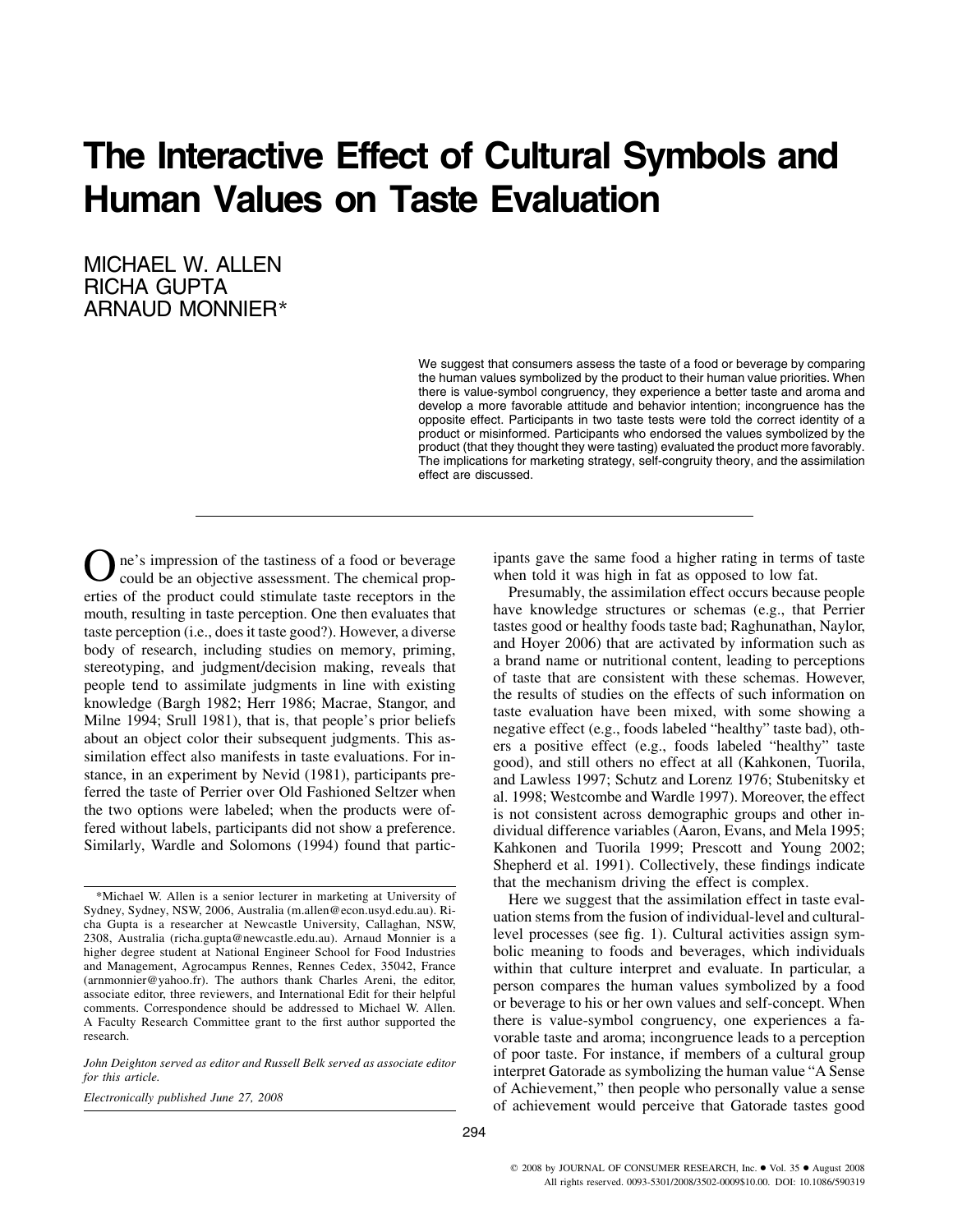#### **FIGURE 1**

THE PROPOSED VALUE-SYMBOL CONGRUITY PROCESS OF TASTE EVALUATION, ATTITUDE, AND BEHAVIOR INTENTION



(and have a favorable attitude and purchase intention), whereas those who reject a sense of achievement would experience the opposite effects.

Thus, we propose that consumers' taste evaluations are influenced by cultural symbols ascribed to a food or beverage, but that the specific effect (i.e., positive or negative) depends on human value priorities. In this way, the framework considers not only cross-cultural differences in food habits and taste preferences, and how these persist over time, but also differences among individuals and social change. Moreover, it recognizes that everyday, ordinary consumption experiences shape, and are shaped by, one's identity. We are not suggesting that objective taste does not play a role, just that taste is also influenced by a subjective process. As elaborated below, our predictions flow from self-congruity theory (Sirgy 1982) and the belief that consumers probably evaluate symbolic meaning using a category-based judgment (Holbrook and Moore 1981; Keaveney and Hunt 1992; McCracken 1988), which is known to facilitate the assimilation effect and schematic processing (Geers and Lassiter 1999; Hoch and Ha 1986; Sujan and Dekleva 1987). We report an experiment showing that value-symbol congruity leads to a more favorable taste evaluation, attitude, and purchase intention. Among other implications, the

framework implies that the positioning of a brand (in terms of image) may influence marketing success as much as a product's objective taste, because the image affects how consumers experience the taste.

## **LEARNING, CULTURE, AND TASTE EVALUATIONS**

Consumers often say that the taste of a food or beverage is the decisive factor in their product choice (Clark 1998; Glanz et al. 1998). Taste evaluations are based partly but not entirely on biological or innate preferences for particular tastes or flavors (Germov and Williams 1999). For instance, research of neonates' facial expressions suggests an innate preference for sweet sensations and reflexive aversions or rejection of bitter and sour tastes (Lipsitt and Behl 1990). Taste perception may also be influenced by past experiences (Eertmans, Baeyens, and Van den Bergh 2001; Matlin 1983). Humans learn the relationship between a food and the consequences of its consumption. Positive sensory experiences result in positive food attitudes, thereby increasing consumption (Letarte, Dube, and Troche 1997). Conversely, negative sensory experiences have the opposite effect. Negative physiological responses, such as nausea, also act as a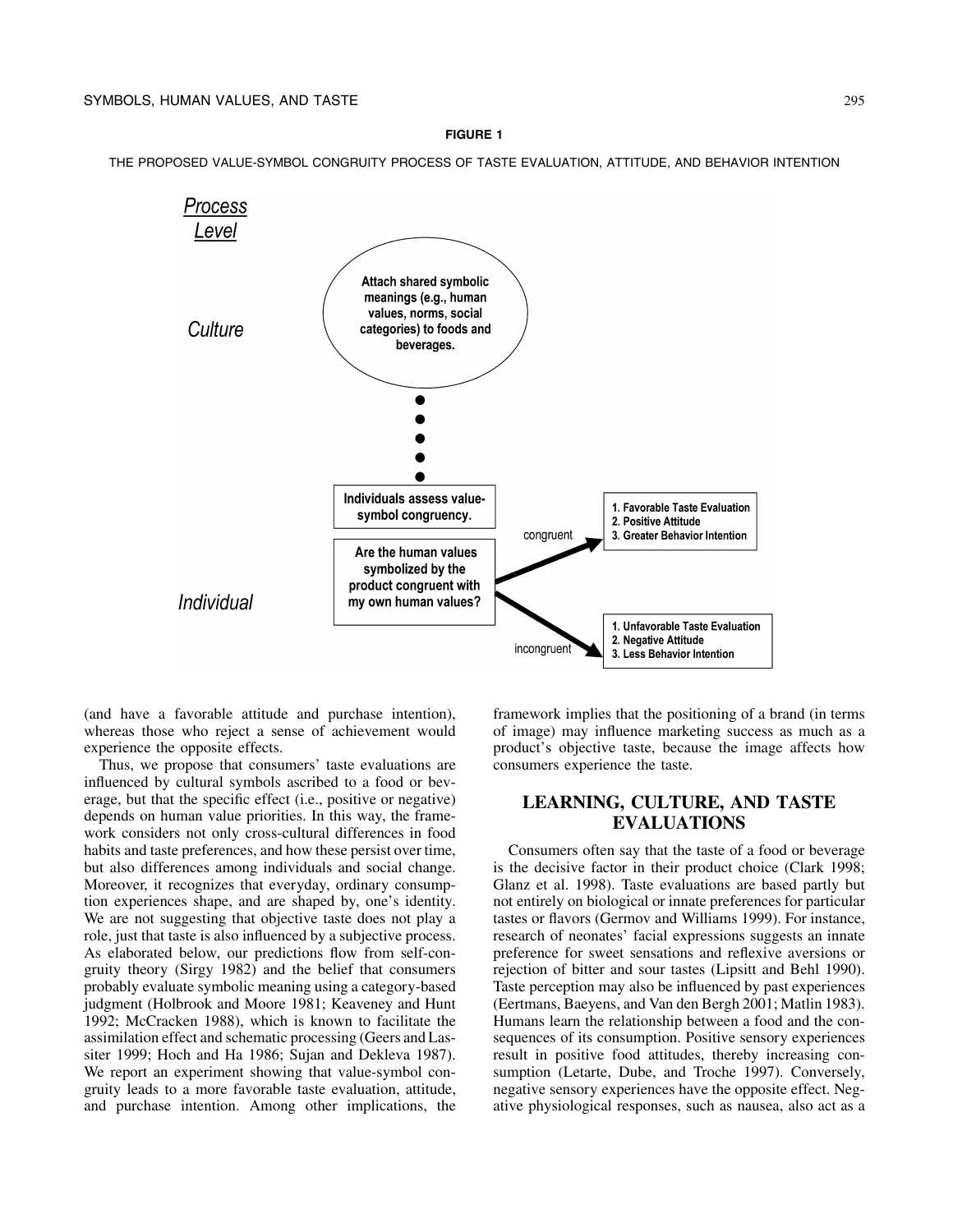strong negative conditioning agent in the formation of negative food attitudes, explaining the effect of taste aversion.

However, individual preferences are not independent of culture (Fieldhouse 1995; Rozin 1996). If innate taste preferences were the sole driving force behind food choice, then few would persevere with unpleasant tastes such as coffee, beer, or chili peppers (Germov and Williams 1999; Matlin 1983). Rather, foods and beverages are experienced in a sociocultural context. For instance, the first time a person experiences the taste of beer, it would likely taste unpleasantly bitter. However, consuming alcohol at restaurants, pubs, nightclubs, and parties is generally considered a social experience, which provides positive reinforcement of the taste of beer itself (Germov and Williams 1999). In this way, a preference for beer is acquired through repetition that is driven socially and culturally rather than biologically.

Thus, one's evaluation of the taste of a food or beverage stems from both an objective process (in which the inherent properties of the item stimulate taste receptors and engender a positive or negative sensory experience) and a subjective process (in which society creates a particular impression of the product, to which individuals then react). This subjective process is not yet fully understood.

## **PRODUCT CHOICE AND VALUE-SYMBOL CONGRUITY**

One way to illuminate the subjective process involved in taste evaluation is to consider how food and beverages might be symbolic objects (Levy 1981). Symbolic objects comprise culturally shared, abstract beliefs, which refer to entities in the culturally constituted world (Dittmar 1992; Gusfield and Michalowicz 1984; Kilbourne 1991; Levy 1959; McCracken 1988). For instance, Firth (1973) suggested that the symbolic meaning of an action or object consists of subjective, abstract beliefs about a cultural entity; these beliefs are typically complex and go beyond simple observations of physical form. In a study by Belk (1978), participants made similar inferences about people who used certain products, and Szalay and Deese (1978) reported that consumers, when asked to consider a specific item, recorded similar thoughts about that item; both studies support the notion that symbolic meaning is culturally shared (although not all products have shared symbolic meanings; e.g., Elliott 1994; Hirschman 1980; Swartz 1983).

Self-congruity theory suggests that consumers choose products with symbolic meanings that are congruent with their self-concept (Sirgy 1982), a claim supported by numerous studies (Ericksen 1996; Litvin and Kar 2004; Sirgy 1985). Self-congruity theory belongs to a broader class of cognitive-consistency theories (Festinger 1957; Heider 1946), which suggest that people strive for consistency in their beliefs and behaviors because inconsistency produces feelings of unpleasantness and tension. Self-congruity theory assumes that product choice results from the self-concept, and not the other way around. However, consumer researchers implementing symbolic-interactionism theory

(Mead 1934) have suggested that using a product can indeed influence the self-concept, via self-reflexivity or imaging how other people interpret users of a specific product (Kleine, Kleine, and Kernan 1993; Solomon 1983). This alternative view may better explain individual preferences for certain foods and beverages, in particular, general food and drink categories (e.g., steak, hamburger, fruit) and brands that are well established and popular (e.g., Coke). Such goods not only have shared cultural associations, but by persevering in a culture for decades, their symbolic meanings are also likely used by society to shape societal roles. For example, parents giving a boy (but not a girl) a steak are teaching children about masculine and feminine social roles.

We noted that symbolic meanings refer to entities in the culturally constituted world, but they refer to social categories (e.g., gender, nationality, etc.) and cultural principles (e.g., norms, human values, etc.) in particular (McCracken 1988). The human value content of symbolic meaning is relevant here. Aaker, Benet-Martinez, and Garolera (2001, 492) suggest that the symbols and "the meaning embedded in brands can serve to represent and institutionalize the values and beliefs of a culture." Further, Verkuyten (1995) maintains that imperceptible entities (e.g., values), when represented by symbols, can be experienced in material form. He argues that human values "are concretized so that the perceivable object (the symbolic form) embodies these abstract notions (symbolic content) and gets a symbolic meaning" (Verkuyten 1995, 270). Put another way, symbols tend to be evaluated based on their human value content (Cobb and Elder 1972; Firth 1973; Gusfield and Michalowicz 1984; Sears, Huddy, and Schaffer 1986). Besides locating human values in an object's symbolic meaning, people differ in the human values that are important to them (Feather 1975; Kahle 1983; Rokeach 1973; Schwartz 1994). Rokeach (1973) suggested that human values are guiding principles in one's life, tied to the self-concept, and a focal point around which other, less important, beliefs are organized.

Thus, consumers likely react to a product's symbolic meaning; a product that symbolizes a human value that they endorse may result in a more positive attitude toward that product, and a greater likelihood of purchasing it, whereas a product that symbolizes a value that they reject results in an unfavorable attitude and a lower probability of purchase. For instance, if a shared cultural association of the Nike brand is the human value "Self-Direction" (i.e., setting one's own goals), then we suggest that consumer preference and intention to buy Nike products is determined, in part, by how much that consumer personally values self-direction. Indeed, Allen and Ng (1999) found that the human values of consumers who had indicated that the symbolic meaning of a product was important to them had a direct influence on their final product choice. In addition, Allen (2002) found that experimentally manipulating the human value content of a product's symbolic meaning led participants to change their product attitudes (i.e., those who endorsed the value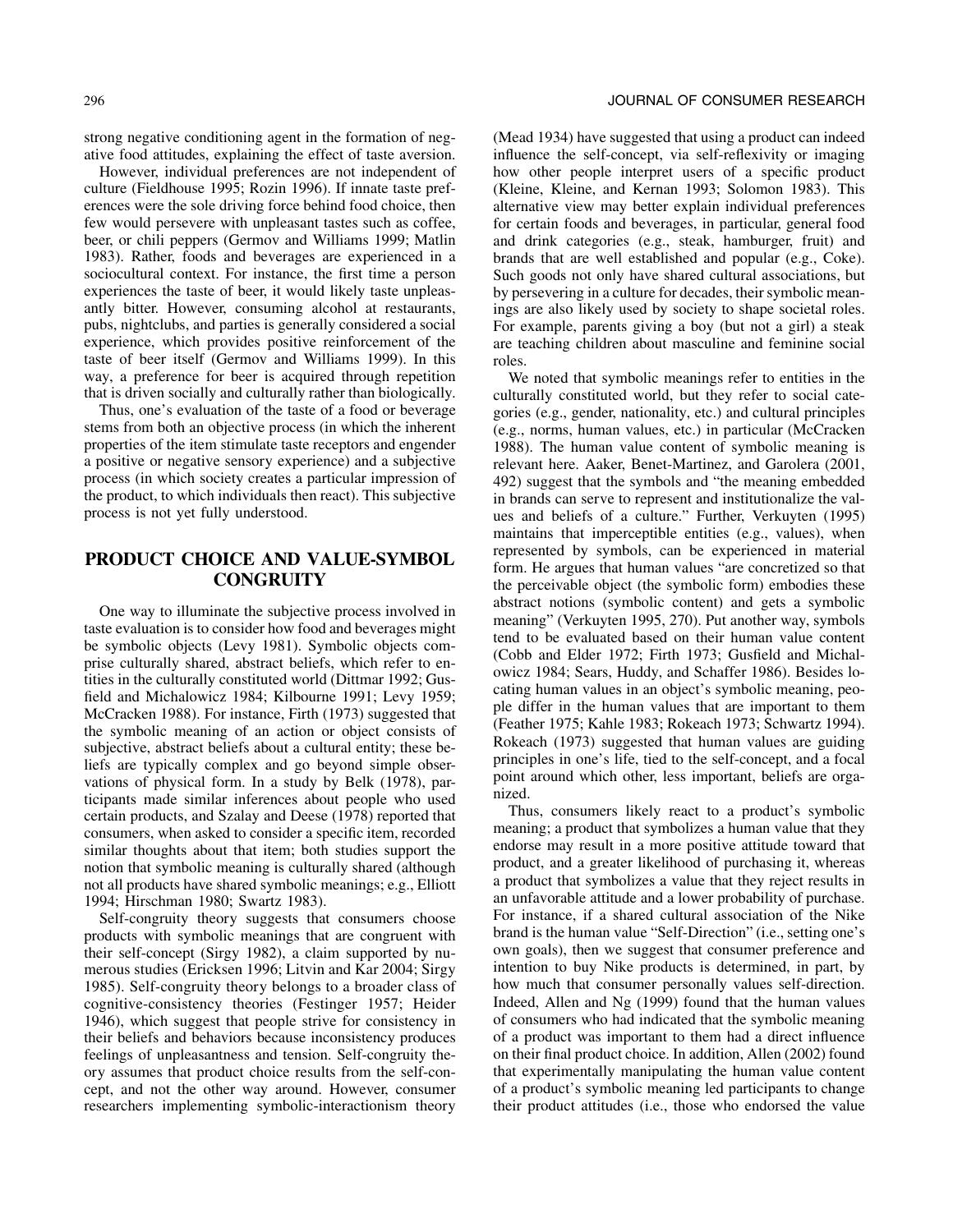became favorable, whereas those who rejected the value became negative).

## **TASTE EVALUATION AND VALUE-SYMBOL CONGRUITY**

In the present study, we suggest that the value-symbol congruity process not only shapes product attitude and intention to purchase but also affects one's impression of the product's taste and aroma (see fig. 1). Consumers consider (consciously or otherwise) the cultural symbols and associations of a food or beverage. If the product symbolizes a human value that they personally support, the congruency leads to a favorable evaluation of the product's taste, a positive attitude toward the product, and a stronger intent to purchase it. On the other hand, if the human value symbolized by a product is rejected by a consumer, s/he will have the opposite reaction. Admittedly, this conceptual framework is only a general trend. The beliefs and behaviors of people may waiver over time, and ideals and actions may often be in conflict (LaPiere 1934). In addition, nonpsychosocial factors may also help shape food choice, such as climate and transportation infrastructure, which affect availability of certain foods (Fieldhouse 1995). Nonetheless, we maintain that an interaction between symbolic meaning and human values affects consumer taste evaluation and product choice.

Other evidence supports our rationale. For instance, when consumers assimilate their experience of a product with prior knowledge, their cognitive processing is general and holistic, whereas when they contrast the product experience with prior knowledge, their processing is at the attribute level and more analytically based (Geers and Lassiter 1999; Hoch and Ha 1986; Sujan and Dekleva 1987). General, holistic processing also typifies how symbolic meaning is evaluated, because symbols tend to be located on the product whole (e.g., brand name, product class or category; Holbrook and Moore 1981; Keaveney and Hunt 1992; McCracken 1988). Symbols are tied to a specific configuration of tangible attributes, resulting in the instantaneous evaluation of the product whole. In particular, the evaluation of symbolic meaning is likely characterized by what Fiske and Pavelchak (1986) describe as a category-based affective response, which is a Gestalt-like, holistic judgment in which the stimulus is compared to an exemplar, and if the two match, the affect associated with the exemplar category schema is automatically transferred to the stimulus. Consequently, when consumers employ a category-based judgment to evaluate the symbolic meaning of a product, they likely assimilate (rather than contrast) the product with prior experience. Hence, if a person endorses a human value symbolized by a product (i.e., the affect of the category schema regarding that product's symbolic meaning is positive), s/he would assimilate and experience a favorable taste, and vice versa.

Further, Wansink, van Ittersum, and Painter (2005) found that when an item on a restaurant menu was described using evocative terms (e.g., succulent), diners reported that the food tasted better than when evocative terms were not used. The authors speculated that diners reported that food tasted better because the evocative terms focused their attention on the hedonic aspects of the food. However, the design of that study was limited in that, in most cases, the "evocative condition" included both evocative terms (e.g., succulent, tender) and cultural symbols and associations (e.g., Traditional, Italian, Home-style, and Grandma's). Thus, their study does not rule out our suggestion that taste evaluations stem from cultural symbols.

Finally, the direction of influence (i.e., positive or negative effect) of nutritional information on taste evaluation varies by nation (Mialon et al. 2002), and taste evaluations within a nation also vary, according to "value segments" (Kihlberg and Risvik 2007). Several studies have also shown that brand information can influence taste evaluations (Allison and Uhl 1964; Makens 1965; Nevid 1981). While all of the above-mentioned authors speculated that cultural processes involving brand names or product categories could potentially shape taste evaluations, they did not delineate what these cultural processes may comprise or how individuals within a culture may engage them. Although not investigating taste evaluations, Overby, Gardial, and Woodruff (2004) found a cross-cultural difference in the content and valence of the (perceived) human value consequences of wine, which supports our view that cultural processes ascribe value-infused symbolic meaning to foods and beverages. However, we contend that, at the same time, individuals within the culture vary in their attitudes and taste evaluations as they compare the human values symbolized by the product to their own human values.

## **THE PRESENT EXPERIMENT**

We performed an experiment to test the idea that taste evaluation stems from, in part, a subjective process in which cultural activities assign symbolic meanings to products that individuals then evaluate (by appraising the extent to which the human values symbolized by the product are consistent with the values they personally support). Value-symbol congruity leads to a favorable evaluation of the product's taste and aroma, a positive attitude toward the product, and a stronger intent to purchase it; incongruence leads to the opposite. Although this decision-making model is a simplification of the individual-level and culture-level processes that shape taste evaluation, it provides testable hypotheses.

The experiment involved taste tests of pairs of products that have objectively similar tastes but different symbolic meanings. We gave half the participants the first product in the pair and the other half the second product. Further, half of the participants were accurately informed about the identity of the product they taste tested and the other half were misinformed (thus, an Informed Product A vs. Informed Product B, by Actual Product A vs. Actual Product B design). We predicted that when there was little actual sensory difference between two products, taste evaluations would be influenced by the proposed subjective process. Thus, participants who support the human values symbolized by the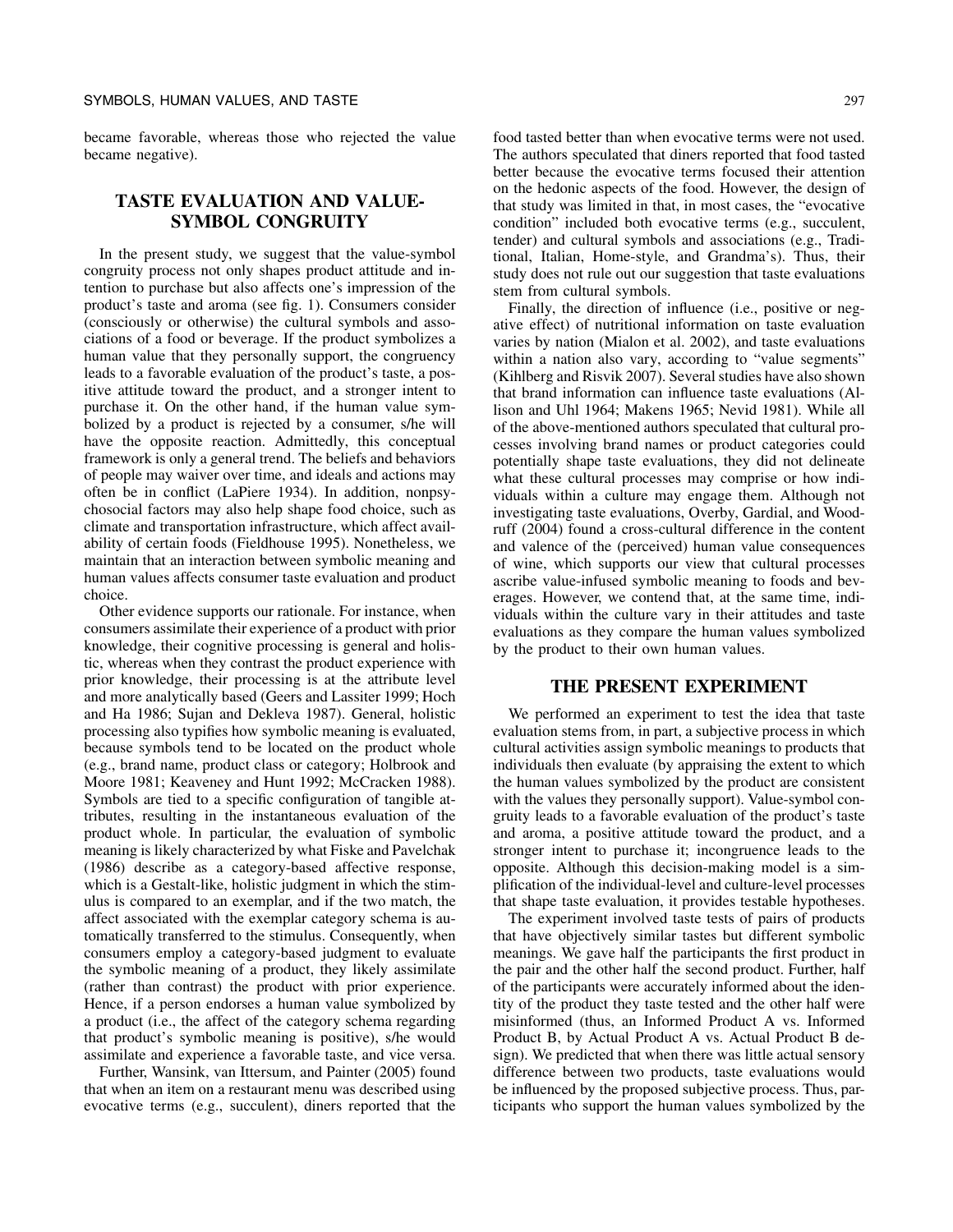product (that the experimenter claims they are tasting) would report that the product tastes better, regardless of whether it was the product the experimenter had described. We predicted that equivalent effects on product attitude and intent to purchase would also be found.

We wanted to assess the proposed value-symbol congruity process for both a food and a beverage. Further, we needed two foods (and two beverages) that had different symbolic meanings but tasted similar enough to be able to deceive participants about what they were in fact tasting. Here, we describe the approach we used to select these products.

## The Social Power Symbolism of Beef Sausage Roll versus a Vegetarian Alternative

Individuals differ in how much they seek to control or dominate people and resources. Schwartz (1994) suggests that people who seek these outcomes as lifelong goals endorse a set of human values, termed *social power*, which include values such as seeking authority, wealth, social recognition, and preserving one's public image. The social power domain has consistently emerged in cross-cultural studies of values, and people who support social power values exhibit related behaviors, such as pressuring others to go along with their preferences and opinions (Bardi and Schwartz 2003).

Thus, we selected meat for the food taste test because a consensus exists among sociologists and anthropologists that meat symbolizes social power and related values (i.e., inequality; Adams 1990; Fiddes 1991; Heisley 1990; Twigg 1983). Fruits, vegetables, and grains symbolize the opposite of red meat (i.e., social equality and rejection of power). Using a sample randomly selected from Australian telephone books, Allen and Ng (2003) found that red meat symbolized inequality more than the other food groups, and consumption of red meat was more strongly correlated with social power values than other value domains. Further, Lea and Worsley (2001) found that heavy meat eaters endorsed social power more than vegetarians. Meat is the central, preeminent food in Western culture (Douglas 1973). Moreover, heavy meat eaters claim that they eat so much meat because it tastes good (Lea and Worsley 2003; Santos and Booth 1996), and thus it would be worthwhile to examine if this impression stems from the objective properties of the food or the cultural meanings it embodies.

Given that the human values that vegetables and grains symbolize are the opposite of what red meat symbolizes, the food category that might best resemble red meat in taste but have a symbolism in direct opposition, is a vegetarian alternative to meat products (e.g., vegetarian hotdogs, sausages, burgers). To determine which vegetarian alternative most resembles meat, we performed a pilot study involving 19 volunteers (3 male, 16 female undergraduate students) willing to eat meat and without any food allergies. Each participant ate three types of leading, grain-based meat substitutes (Sanitarium® Nutmeat Sauce, Sanitarium® Vegetarian Sausage Roll Mix in Canola Puff Pastry, and Longalife® Vegetarian Hotdog in a bread roll). After consuming each product, participants rated the following items: flavorsome, pleasant aroma, tasty, tastes like meat, smells like meat, and looks like meat. Then participants were asked whether or not each food was real meat (yes or no). According to the results, the nutmeat sauce was perceived as looking more like meat than the vegetarian sausage roll and hotdog ( $M = 6.2$  vs. 5.7 and 5.0), but the vegetarian sausage tasted more like meat than the nutmeat sauce and hotdog  $(M = 5.0 \text{ vs. } 4.7 \text{ and } 4.5)$ , and the vegetarian sausage roll smelled more like meat than the nutmeat sauce and hotdog  $(M = 5.1$  vs. 3.9 and 4.8). In addition, 69% of the participants believed that the vegetarian sausage roll was in fact meat, compared to 37% for the nutmeat sauce and 37% for the hotdog.

These results indicated that the Sanitarium® Vegetarian Sausage Roll Mix in Canola® Puff Pastry was believable and credible as a meat product, and thus it was selected for the main study. As the other product in the taste test, we selected a beef sausage roll (Mrs. Quick Premium brand). In the main study, the two foods (Mrs. Quick Premium beef sausage roll and the Sanitarium® Vegetarian Sausage Roll) were presented to participants without brand names, simply described as a "beef sausage roll" or a "vegetarian alternative roll."

Given that previous research found that meat symbolizes social power and related values (i.e., inequality) and that fruits, vegetables, and grains symbolize the rejection of power (Adams 1990; Allen and Ng 2003; Fiddes 1991; Heisley 1990; Lea and Worsley 2001; Twigg 1983), we surmised that the beef sausage roll symbolizes the endorsement of social power values (as it is made from red meat), and the vegetarian alternative roll symbolizes the rejection of social power (being made from cereals/grains and vegetables). To confirm this, we performed another pilot study involving 59 undergraduate students and university staff members (males  $= 27$ , females  $= 32$ ). A common technique employed in market research to measure the image of a product is to ask participants to describe the values, traits, and characteristics of the typical product user (Belk, Bahn, and Mayer 1982; Grubb and Hupp 1968; Levy 1959; Rudmin 1991). Hence, participants were given the ingredients of both the sausage roll and the vegetarian alternative roll and then asked to indicate to what to extent they agreed or disagreed that people who prefer each product endorse social power (using a 7-point Likert scale and Schwartz's [1994] definition of the social power value). As predicted, the beef sausage roll more strongly symbolized social power than did the vegetarian alternative  $(M = 3.7 \text{ vs.})$ 3.2),  $(F(1, 58) = 7.4, p < .01)$ . In short, the pilot studies showed that the beef sausage roll and the vegetarian alternative roll differ in social power symbolism and that the vegetarian alternative roll tastes like meat.

### The Symbolism of Cola Soft Drink Brands

We chose cola soft drinks for the beverage taste test, due to their penetration of the market. Published studies of the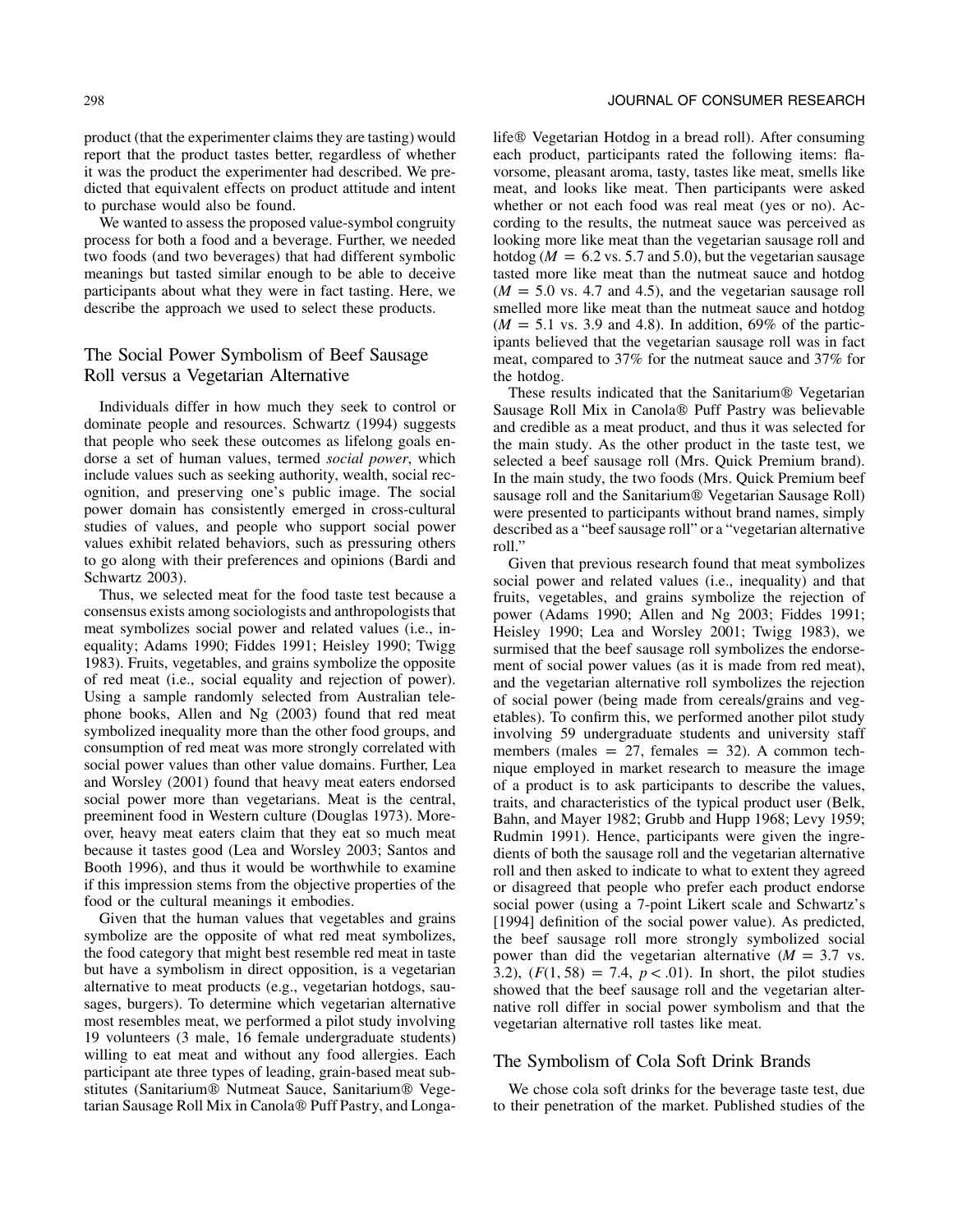symbolism of soft drink brands are sparse. Thus, to identify two brands of cola with different symbolic meanings but a reasonably similar taste, we performed a pilot study with 19 male and 15 female undergraduate business students. The pilot study involved two parts. First, we held a blind taste test of four brands of cola: Coke, Pepsi, LA Ice (a midrange brand), and Woolworth Homebrand (a low-cost store brand). Participants rated the drinks on the following items: sweet, sour, salty, and bitter. No differences among brands were found. Then the participants were asked to guess the brand names of the four soft drinks they had tasted. LA Ice/Woolworth was the most frequently confused pair (11 times participants thought LA Ice was Woolworth, and 4 times participants thought Woolworth was LA Ice), and Woolworth/ Pepsi was the next most frequently confused pair (which were mistaken for each other a total of 15 times).

Next, to measure the symbolic meanings of the brands, we presented the pilot study participants with a list of 17 human values (drawn from Schwartz's [1994] Value Scale) and asked them to indicate how much they thought that people who like each brand of soft drink endorse that human value (on a 7-point Likert scale). Coke and Pepsi had similar human value symbolic meanings, Woolworth was often at the lower end of the scale, and LA Ice was generally between the two extremes. The values for which Coke and Pepsi were rated the most highly, and LA Ice and Woolworth the lowest, were exciting life  $(M = 5.7, 5.4, 3.5, \text{ and } 2.4;$  $F(3, 29) = 30.8, p < .001$ , enjoying life (*M* = 6.0, 5.8, 3.8, and 3.0;  $F(3, 29) = 22.1, p < .001$ , social power ( $M = 5.7$ , 5.5, 3.3, and 2.4;  $F(3, 29) = 25.6$ ,  $p < .001$ ), and social recognition ( $M = 5.9$ , 5.5, 3.4, and 2.3;  $F(3, 29) = 27.7$ ,  $p < .001$ ).

The pilot study's findings about Coke's and Pepsi's symbolic meanings may make sense in light of these products' long-running campaigns emphasizing a life of excitement and enjoyment, with slogans such as Coke's "Can't beat the feeling," "Life is good," and "Coke adds life," and Pepsi's "The joy of cola" and "Pepsi's got your taste for life." Some of their campaigns also emphasized a social-recognition element, such as Coke's 1950s slogans "Sign of good taste" and "Refreshment that the whole world prefers." On the other hand, the Woolworth Homebrand cola is a low-cost store brand that does use hedonism or self-expression themes in advertising and promotion. Further, the packaging of the Woolworth Homebrand cola is plain, and plain packaging usually does not convey or symbolize excitement (Hine 1995). Instead, Woolworth Homebrand cola's positioning strategy seems largely centered on its low price, which may signify to consumers that it lacks prestige and status and hence explain why pilot study participants perceived low social recognition and power symbolism.

In any case, the pilot study showed that Pepsi and Woolworth Homebrand cola taste the most similar yet have symbolic meanings that are the most different, and hence these were selected for the main study (presented to participants as "Pepsi" or "Woolworth Homebrand cola").

## **METHOD**

## Design

We used a 2 (Informed Product A vs. Informed Product B)  $\times$  2 (Actual Product A vs. Actual Product B)  $\times$  human value endorsement design, with a two-level within-subjects variable (a food taste test and a beverage taste test). For the food taste test, participants were informed that the product was a "beef sausage roll" or a "vegetarian alternative roll," and for the beverage taste test, they were informed that the product was "Pepsi" or "Woolworth Homebrand cola." Of course, the actual product given to each participant, and whether he or she was told the correct identity or misinformed, were randomly chosen. Also, as reported, our pilot studies and/or previous research has shown that a beef sausage roll symbolized the endorsement of social power values; a vegetarian alternative symbolized the rejection of social power values; Pepsi symbolized the endorsement of a life of excitement, enjoying life, social power, and social recognition; and Woolworth Homebrand cola symbolized the rejection of these four values. Thus, we measured how much participants supported each of the above-mentioned values using Schwartz's (1994) Value Scale.

#### Participants

A total of 160 volunteers (students and staff members of a university in a large Australian city) were recruited via advertisements on notice boards and requests at lectures. Only people without food allergies and who were willing to taste meat and soft drinks were accepted into the study. The sample was 57% male and 43% female, 17–60 years old (median  $= 22$ ), and had a median education of completing the last year of high school.

#### Questionnaire

Besides demographic characteristics, the questionnaire measured the following.

*Human Values.* Measured with Schwartz's (1994) Value Scale, which consists of 56 values (e.g., loyal, ambitious, pleasure, social order, national security) representing core domains such as universalism, benevolence, conformity, tradition, security, power, achievement, hedonism, stimulation, and self-direction. All values were followed by a short explanatory phrase and were rated on a 9-point scale of importance as a guiding principle in one's life (i.e.,  $-1$ , "Opposed to My Values," to 8, "Of Supreme Importance").

*Taste Evaluation.* Measured separately for food and drink, using the same eight items (good taste, pleasant taste, great taste, good aroma, pleasant aroma, great aroma, flavorsome, great flavor) rated on a 7-point Likert scale (1, "Strongly Disagree," to 7, "Strongly Agree"). An evaluation score was calculated for each participant as the mean of the eight items for both the soft drinks (Cronbach's alpha  $=$ .95) and the food (Cronbach's alpha = .96).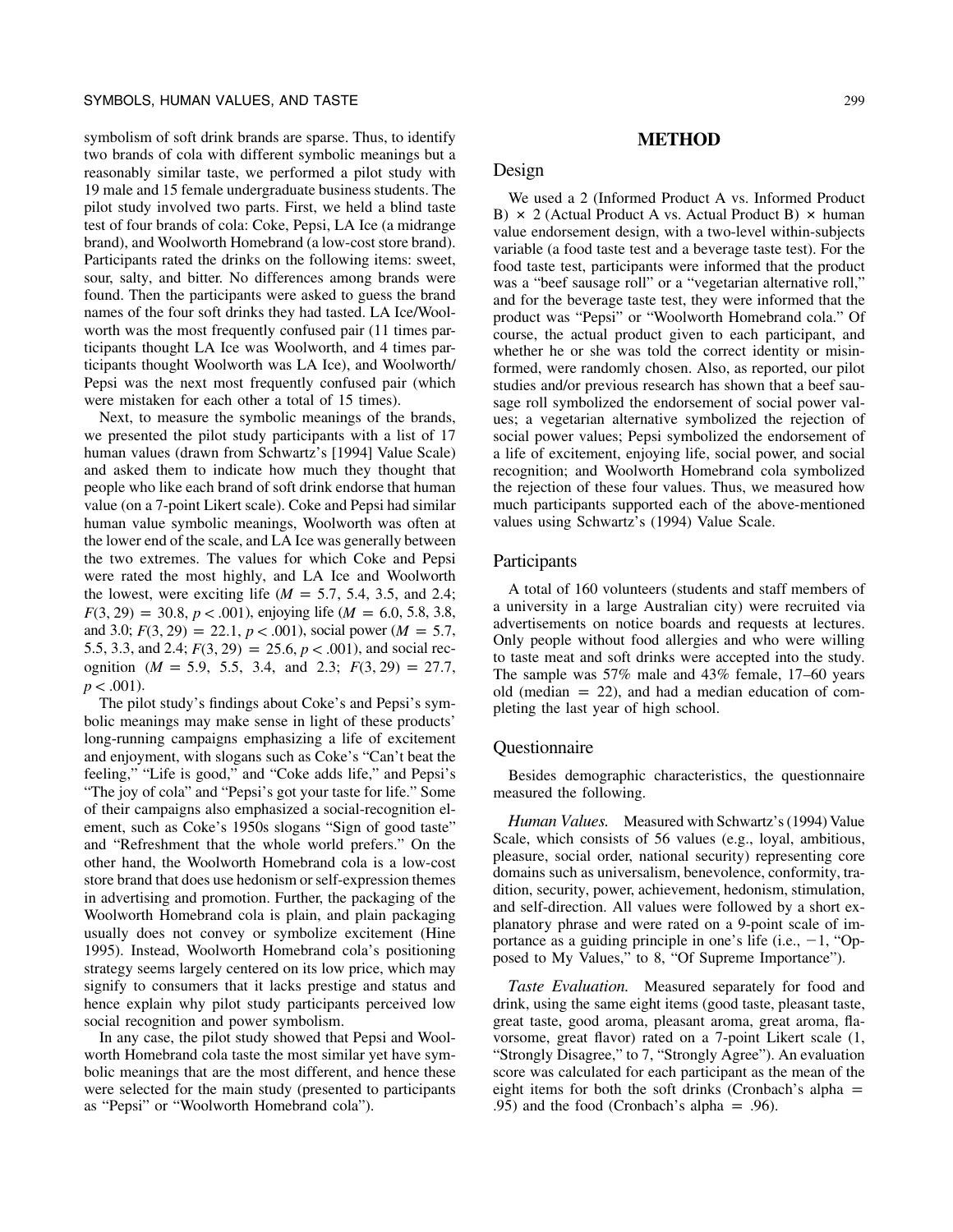*Attitude and Purchase Intention.* Measured separately for food and drink, with six items (I like this product, I intend to buy this product, I will buy this product in the future, I prefer this product over other ones I have had, I would purchase this product over the other brands, It is likely that I will buy this product the next time I am at the supermarket) rated on a 7-point Likert scale as described above. A mean score was calculated for each participant for both the food (Cronbach's alpha =  $.92$ ), and the drinks (Cronbach's alpha = .96). Because attitude and behavior intention are closely linked (Ajzen 1985), for simplicity we combined these two factors into the same measure.

*Current Food Group and Soft Drink Consumption.* Participants reported the number of servings they consumed in the previous three days of the following: meat, dairy products, fish, fruits, vegetables, cereals, Pepsi, Coke, Woolworth Homebrand cola, and LA Ice cola. Coke, LA Ice, dairy products, fruits, and fish were included to help disguise the focus of the study.

*Social Desirability Bias.* Using a 7-point Likert scale, participants completed eight items from the Crowne and Marlow (1960) Social Desirability Scale (Cronbach's alpha =  $.75$ ).

*Manipulation Checks.* At the end of the questionnaire, participants were asked if they believed that the soft drink they had tasted was the brand the experimenter stated (Yes or No); this was repeated for the food.

#### Procedure

Participants were reminded of the exclusion criteria (no food allergies and must be willing to taste meat and soft drinks) before the commencement of the study. Participants first completed the values survey, Social Desirability Scale, and current consumption items, and then the food taste test began. Half of the participants were told that they were about to taste a beef sausage roll and the other half were told that they were about to taste a vegetarian alternative roll. Neither group was given the brand names of the food, but they were provided an ingredient list. The experimenter randomly chose what each participant was told s/he was receiving and what was actually given. The food item was presented on a paper plate, along with a serviette. Participants tasted the food, rated it on taste evaluation, and completed the attitude and intention items. Then, the soft drink taste test began. Half of the participants were told that they were about to taste Pepsi, and the other half were told that they were about to taste Woolworth Homebrand cola. The soft drink was presented in an unlabeled plastic cup. Again, the information given by the experimenter and the actual product served were randomly selected. Participants tasted the soft drink, rated it on taste evaluation, and completed the attitude and intention items. Finally, participants completed the manipulation check items and provided their demographic data. It is worth mentioning that we chose to measure human values first, even though this may increase the salience of human values, because of the possibility that the taste test could change the values of some participants (see the "Discussion" section).

#### **RESULTS**

As reported below, we used regression to assess main effects and interactions (Cohen and Cohen 1983; Jaccard, Turrisi, and Wan 1990). In preliminary regression analyses with taste evaluation and attitude as the criteria, we tested all combinations of main effects and interactions involving value endorsement, information condition, and the actual product given to the participant. This revealed that actual product had significant main effects in the drink taste test (taste evaluation  $b = -.15$ ,  $t = -1.9$ ,  $p < .05$ ; attitude and intention  $b = -.17$ ,  $t = -2.2$ ,  $p < .05$ ), in which participants who had tasted Pepsi rated the beverage more favorably than those who had tasted Woolworth. However, the main effects of actual product in the food taste test were not significant (taste evaluation  $b = .01$ ,  $t = .1$ ,  $p = \text{NS}$ ; attitude and intention  $b = -.03$ ,  $t = -.2$ ,  $p = NS$ ). Further, actual product did not interact with any other factor. Given this outcome, and that our main predictions concern the relationship between value endorsement and product symbolism, we tested a simpler model assessing the twoway interaction between value endorsement and information condition.

#### Food

Most participants (80%) believed that the food they had tasted was the food the experimenter had claimed. As mentioned, our pilot study confirmed that the beef sausage roll symbolizes the endorsement of social power, whereas the vegetarian alternative roll symbolizes the rejection of social power. Thus, to assess if taste evaluation stemmed from consistency between the human values symbolized by the food and individuals' human value priorities, we calculated a Social Power Value Endorsement score for each participant, which was his or her mean ratings in Schwartz's (1994) social power domain (social power, authority, wealth, social recognition, and preserving public image).

Then the data were analyzed using a regression in which the criterion was the Food Taste Evaluation score, and the independent variables were entered in three steps. For the first step (1), we wanted to control for some possible confounds and thus included the following: whether the participant believed that the food he or she tasted was the one the experimenter claimed  $(0 = no vs. 1 = ves)$ ; social desirability bias (continuous); age (continuous); sex  $(0 =$ male vs.  $1 = \text{female}$ ; and a rough indicator of participants' experience with the products (i.e., their current consumption of red meat, vegetables, and cereals, each continuous). In the second step (2), centering was first carried out where required, and then the following main effects were entered: social power value endorsement (continuous); and information condition (0 = Informed Sausage Roll vs. 1 = Informed Vegetarian Alternative). The third step (3) com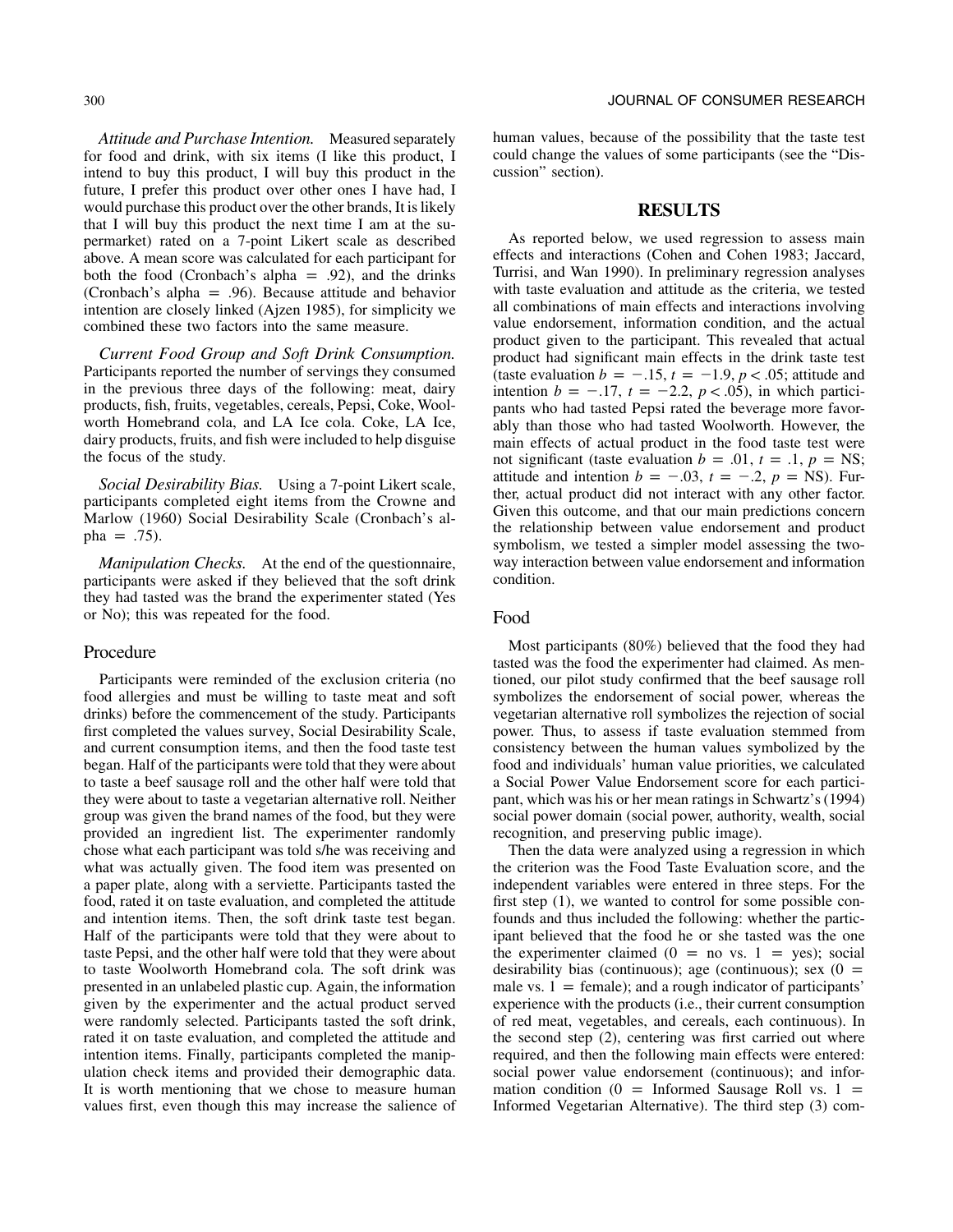prised the two-way interaction, calculated as the multiplicative of social power value endorsement and information condition. The first step did not significantly predict the criterion ( $r^2 = .05$ ,  $F(7, 145) = 1.1$ ,  $p = NS$ ), though age was significant ( $b = -.19$ ,  $t = -2.3$ ,  $p < .05$ ). The second step was robust  $(r^2 = .14, F(9, 143) = 2.7, p < .001)$ , mainly due to the main effect of social power value endorsement ( $b = .25$ ,  $t = 3.0$ ,  $p < .001$ ).

More important, the third step, which comprised the social power value endorsement by information condition interaction ( $b = -.19$ ,  $t = -2.6$ ,  $p < .01$ ), added significantly to the prediction from the previous step (change in  $r^2 = .04$ ,  $F(1, 142) = 8.1, p < .01$ ; *total*  $r^2 = .18, F(10, 142) =$ 3.2,  $p < .001$ ). Figure 2 graphs this interaction. Consistent with our predictions, low social power participants gave the food a higher taste evaluation when they believed they had tasted a vegetarian alternative and gave the food a lower rating when they believed they had tasted a sausage roll  $(b = .42, t = 4.1, p < .001)$ . High social power participants showed the opposite tendency, though to a lesser degree  $(b = -.11, t = -.9, p = NS).$ 

A second regression of participants' Food Attitude and Intention score with the same independent variables and steps found that, besides the weak first step and age effect already mentioned (age  $b = -.19$ ,  $t = -2.3$ ,  $p < .05$ ;  $r^2 = .05$ ,  $F(7, 145) = 1.2, p = NS$ , the second step did not reach significance  $(r^2 = .09, F(9, 143) = 1.5, p = NS)$ . However, the third step containing the social power value endorsement  $\times$  information condition interaction contributed significantly ( $b = -.19$ ,  $t = -2.5$ ,  $p < .01$ ; change in  $r^2 = .04$ ,  $F(1, 143) = 5.8, p < .01$ ; *total*  $r^2 = .12, F(10, 142) = 2.0$ ,  $p < .05$ ). Subsequent probing found that low social power participants had a more favorable attitude and purchase intention when they believed they had tasted a vegetarian alternative to meat than when they believed it was a sausage roll ( $b = .39$ ,  $t = 3.7$ ,  $p < .001$ ). In contrast, high social power participants showed the opposite trend but not significantly ( $b = -.10$ ,  $t = 1.0$ ,  $p = NS$ ).

#### Drink

Most participants (81%) believed that the soft drink they had tasted was the brand the experimenter claimed. Unlike the different food groups, published evidence regarding the cultural symbols and associations of Pepsi and Woolworth cola is sparse. Thus, the analysis of the main hypotheses examines only those values that the pilot study showed most differentiate the symbolism of Pepsi from that of Woolworth cola (i.e., exciting life, enjoying life, social power, and social recognition). Exciting life and enjoying life are conceptually similar, as are social recognition and social power. Thus, two sets of analyses were performed, one for each pair.

An Exciting and Enjoying Life Value Endorsement score was calculated by taking each participant's mean rating for exciting life and enjoying life. Again, the data were analyzed with regression analysis with the criterion (Drink Taste Evaluation score) and the independent variables entered in three steps: the first step (1) contained the controls (whether the

#### **FIGURE 2**



participant believed that the soft drink brand he or she tasted was the one the experimenter claimed; social desirability bias; age; sex; and participants' current consumption of Pepsi and Woolworth cola); the second step (2) the main effects of exciting life and enjoying life value endorsement (continuous) and information condition  $(0 = Informed$  Pepsi vs.  $1 =$ Informed Woolworth); and the third step (3) the two-way interaction of exciting life and enjoying life value endorsement and information condition.

Once more, the first step was not significant ( $r^2 = .07$ ,  $F(6, 150) = 1.7$ ,  $p = NS$ ) despite the effect of age (*b* =  $-17$ ,  $t = -2.1$ ,  $p < .05$ ). The second step made a significant contribution ( $r^2 = .14$ ,  $F(8, 148) = 3.0, p < .01$ ) due to the main effect of information condition  $(b = -.28, )$  $t = -3.6, p < .001$ . This was followed by a significant twoway interaction in the third step ( $b = -.23$ ,  $t = -2.8$ ,  $p < .001$ ; change in  $r^2 = .04$ ,  $F(1, 147) = 7.6$ ,  $p < .001$ ; total  $r^2 = .18$ ,  $F(9, 147) = 3.6$ ,  $p < .001$ ). Figure 3 shows that, consistent with our predictions, participants who valued exciting life and enjoying life reported that the drink tasted better when they believed they had tasted Pepsi than when they believed they had tasted Woolworth ( $b = -.40$ ,  $t =$  $-4.1, p < .001$ ). Low exciting life and enjoying life participants did not differentiate ( $b = -.06$ ,  $t = -.5$ ,  $p = NS$ ).

A regression on Drink Attitude and Intention scores (using the same predictors and steps) resulted in a nonsignificant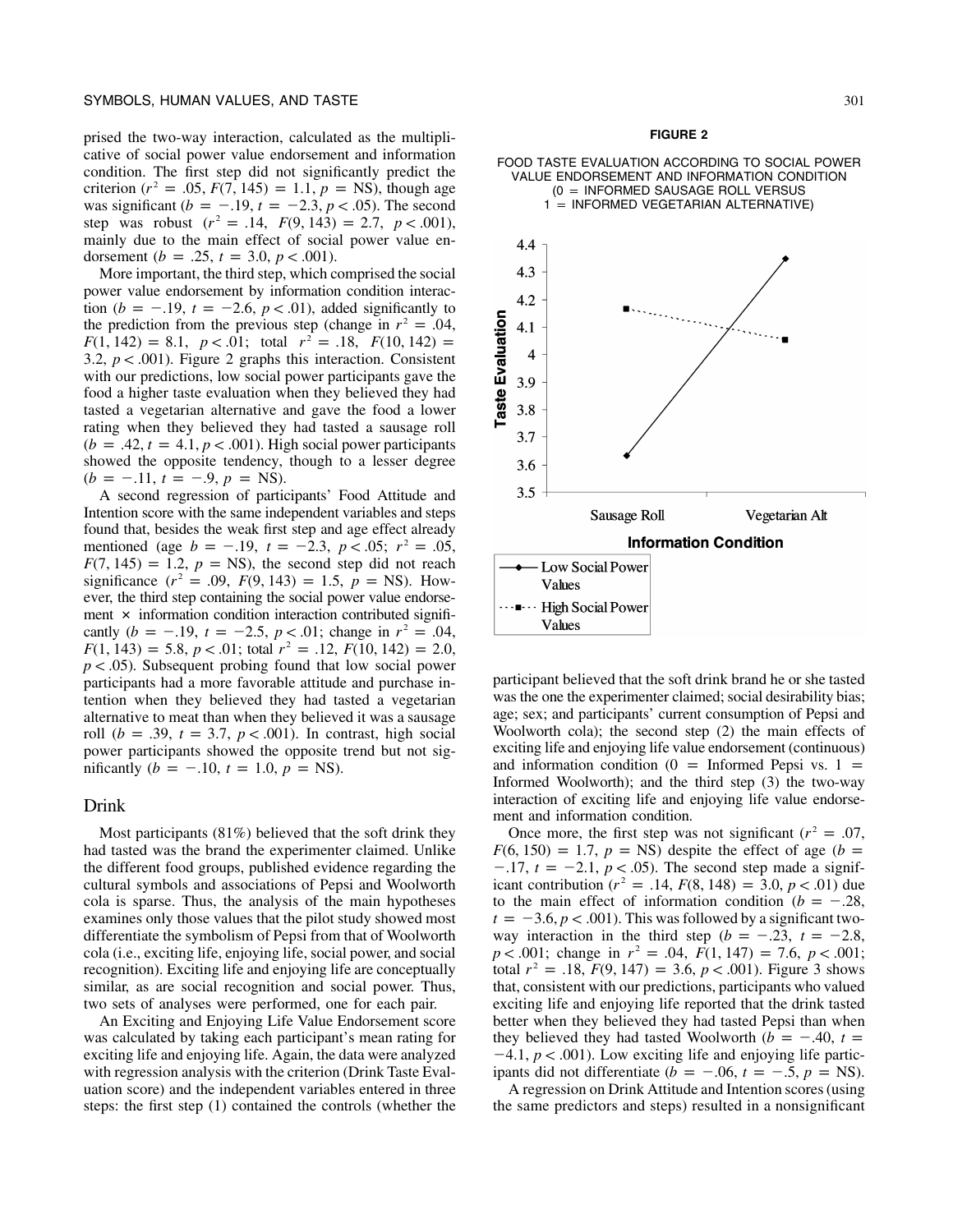#### **FIGURE 3**





first step ( $r^2 = .06$ ,  $F(6, 150) = 1.6$ ,  $p = NS$ ), a sizable second step ( $r^2 = .13$ ,  $F(8, 148) = 2.8$ ,  $p < .001$ ) containing the information condition main effect  $(b = -.25, )$  $t = -3.3$ ,  $p < .001$ ), and a two-way interaction in the third step ( $b = -.25$ ,  $t = -3.2$ ,  $p < .001$ ; change in  $r^2 = .06$ ,  $F(1, 147) = 10.0, p < .001$ ; *total*  $r^2 = .19, F(9, 147) =$ 3.8,  $p < .001$ ). Subsequent analysis revealed that participants who valued excitement and enjoying life had a more favorable attitude and purchase intention when they believed they had tasted Pepsi than when they believed they had tasted Woolworth ( $b = -.44$ ,  $t = -4.5$ ,  $p < .001$ ). In contrast, low excitement and enjoying life participants had similar attitudes and intentions for Pepsi and Woolworth  $(b = -.05, t = -.5, p = NS).$ 

Next, a Social Recognition and Power Value Endorsement score was calculated for each participant (by taking the mean of social recognition and social power). A regression analysis was performed on Drink Taste Evaluation score with the same steps as previous, but entering the main and interactive effects of social recognition and social power value endorsement in the place of exciting life and enjoying life value endorsement. Besides the age previously mentioned, the first step was not significant ( $r^2 = .05$ ,  $F(6, 148) =$ 1.2,  $p = NS$ , while the second step was strong  $(r^2 = .11, )$  $F(8, 146) = 2.4, p < .01$ , constituting a significant main effect for information condition ( $b = -.27$ ,  $t = -3.5$ ,

 $p < .001$ ). The addition of the two-way interaction between social recognition and social power value endorsement and information condition improved the prediction  $(b =$  $-17$ ,  $t = -2.0$ ,  $p < .05$ ; change in  $r^2 = .03$ ,  $F(1, 145) =$ 4.3,  $p < .05$ ; *total*  $r^2 = .14$ ,  $F(9, 145) = 2.7$ ,  $p < .001$ ). Participants who endorsed social recognition and social power (two values symbolized by Pepsi) reported that the drink tasted better when they believed they had tasted Pepsi than when they believed they had tasted Woolworth cola  $(b =$  $-0.39$ ,  $t = -3.7$ ,  $p < .001$ ). In contrast, low social recognition and social power participants rated Pepsi and Woolworth equivalently  $(b = -.08, t = -.8, p = NS)$ .

Likewise, a regression on the Drink Attitude and Intention scores (with the same independent variables) produced a nonsignificant first step ( $r^2$  = .04,  $F(6, 148)$  = 1.0,  $p$  = NS), a significant second step ( $r^2 = .15$ ,  $F(8, 146) = 3.4$ ,  $p < .001$ ) driven by the main effects of social recognition and social power value endorsement and information condition ( $b = -.22$ ,  $t = -2.8$ ,  $p < .001$ ; and  $b = -.29$ ,  $t = -3.8$ ,  $p < .001$ , respectively), and a significant interaction ( $b = -.20$ ,  $t = -2.5$ ,  $p < .01$ ; change in  $r^2 =$  $t \cdot (0.04, F(1, 145)) = 6.5, p < .01$ ; *total*  $r^2 = .19, F(9, 145) = .04$ 3.4,  $p < .001$ ). Low social recognition and social power participants rated Pepsi and Woolworth equivalently  $(b = -.04, t = -.4, p = NS)$ , but participants who endorsed social recognition and social power had a more favorable attitude and purchase intention when they believed they had tasted Pepsi than when they believed they had tasted Woolworth ( $b = -.45$ ,  $t = -4.4$ ,  $p < .001$ ).

Finally, Pearson correlations revealed that food taste evaluation was positively correlated with food attitude and purchase intention ( $r = .66$ ,  $df = 159$ ,  $p < .001$ ), and drink taste evaluation was positively correlated with drink attitude and purchase intention ( $r = .72$ ,  $df = 159$ ,  $p < .001$ ).

#### **DISCUSSION**

The significant two-way interactions between value endorsement and the information conditions suggest that human value priorities and cultural symbols influence taste evaluation and attitude toward products. There is a general consensus that red meat symbolizes social power and related values, while grains, vegetables, and fruits symbolize rejection of power (Allen and Ng 2003; Fiddes 1991; Twigg 1983). Our pilot survey was in agreement with these results: the beef sausage roll was more strongly viewed as representing social power than was the vegetarian alternative roll. In the main study, we found that participants who rejected social power had a more favorable taste evaluation, attitude, and purchase intention when they believed they had tasted a vegetarian alternative to a sausage roll than when they believed they had tasted a beef sausage roll, regardless of the product they actually ate. Participants who endorsed social power showed the opposite trend, though to a lesser degree. Further, participants who supported the values symbolized by Pepsi (exciting life, enjoying life, social power, and social recognition) had a more favorable taste evaluation, attitude, and purchase intention when told they had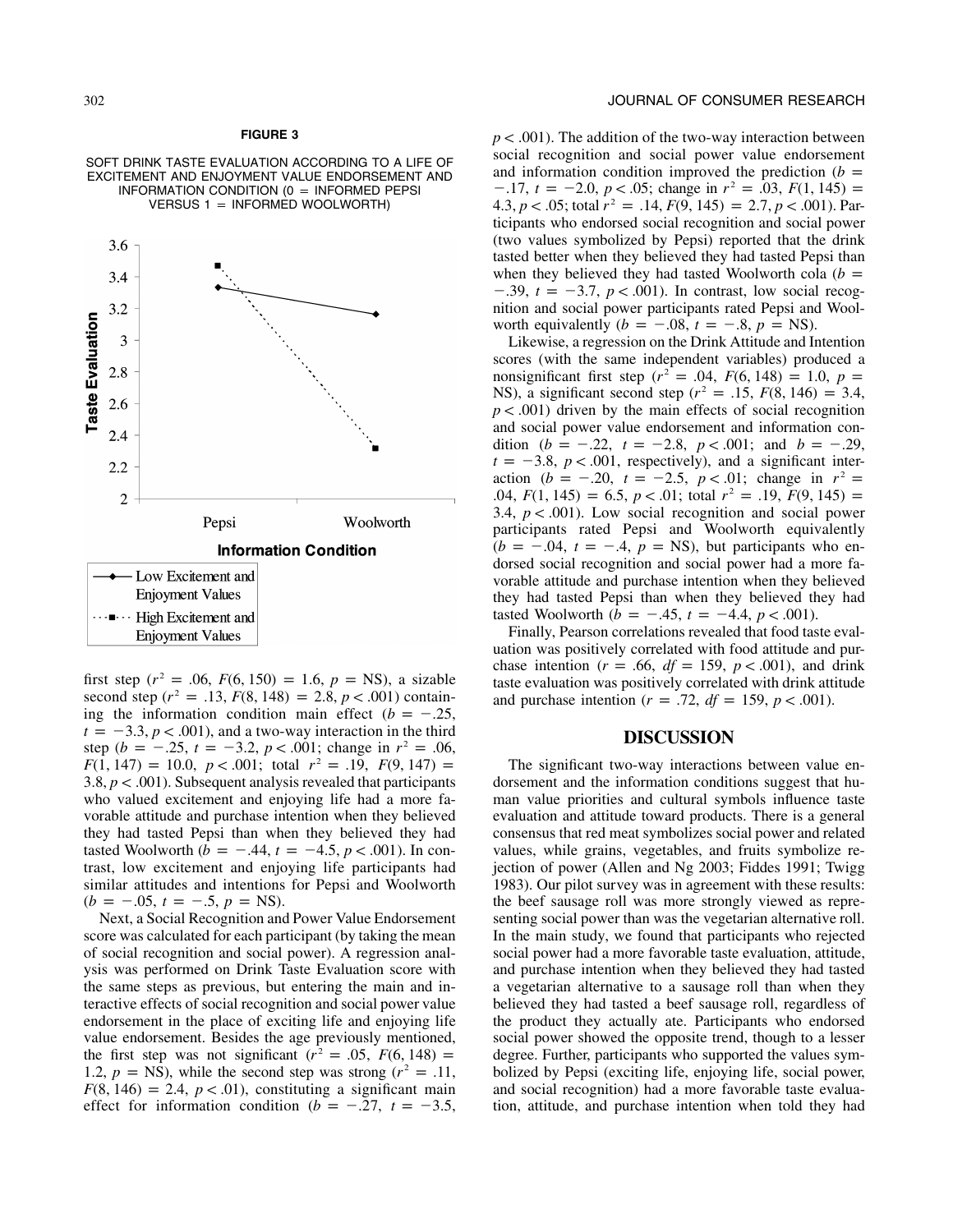tasted Pepsi than when they thought they had tasted the lowprice Woolworth cola.

The actual soft drink brand given to participants had a significant main effect on taste evaluations, but the actual type of food provided to participants did not. Further, for both the food and beverage, Actual Product did not significantly interact with any other factor. Finally, most participants believed that the food (80%) and beverage (81%) they had tasted was the product described by the experimenter.

Taken together, the results support a subjective origin to taste evaluation; people compare the human values symbolized by a product to their human value priorities (see fig. 1). The level of value-symbol congruency affects the taste and smell of the product and one's attitude and behavior toward it. Previous studies had shown that value-symbol congruency affects consumer attitude and the ownership of durable goods, such as cars and sunglasses (Allen 2002; Allen and Ng 1999), but the present experiment reveals that the decision-making process also affects taste evaluation. Moreover, some alternative explanations seem unlikely. For instance, differences in the awareness and experience with the products could have accounted for the results, but, as reported, participants' current consumption of the various products was statistically controlled (in the first step of the regressions). Further, for the food taste test, high social power participants liked the food when told it was a beef sausage roll whereas low power persons liked the taste when they thought it was a vegetarian alternative. We suggested that this difference stemmed from the value-symbol congruity process, but an alternative explanation is that high social power participants may have had greater concerns about the opinions of others and hence rejected vegetarian foods, whereas low power persons may have been more open to vegetarian foods. However, human values regarding social power (which reflect one's desire to dominate and control others), and values related to conformity (which reflect a wish or need to avoid breaking social norms), are categorized into nonadjacent domains in Schwartz's (1994) framework, suggesting that these two value types are distinct constructs. Even if high social power persons have a greater need to conform, this tendency likely does not account for the present findings for two reasons. First, social desirability bias was statistically controlled (again, in the first step), and second, support for the value-symbol congruity process was also found for the soft drink taste test values (A life of excitement and enjoyment) that seemingly do not relate to conformity.

#### Limitations and Theoretical Implications

The effects of the value-symbol congruity process on taste evaluation reported here may be linked to a categorybased judgment (Fiske and Pavelchak 1986; Geers and Lassiter 1999; Hoch and Ha 1986; Sujan and Dekleva 1987), whereby one assimilates (rather than contrasts) the perceived meaning of the item by ascribing a general concept or schema to the said product and overlooking any ent study did not measure whether participants used a category-based judgment or schematic processing. Nor did we measure expectation of taste, and large discrepancies between expected and actual experiences tend to be resolved via contrast processing (Cardello 1994; Deliza and MacFie 1996). Therefore, we cannot rule out the possibility that some participants may have contrasted their taste evaluations. Future research should investigate these factors in more detail.

However, there are several indications that a categorybased judgment plays a role in the evaluation of symbolic meaning. First, cultural symbols tend to be located on the product whole (e.g., brand name, product class or category), not in independent tangible attributes (Holbrook and Moore 1981; Keaveney and Hunt 1992; McCracken 1988). Second, semantic memory comprising generic beliefs about the world (e.g., norms, expectations) appears to be a part of the same neocortical system that controls schema knowledge (McClelland, McNaughton, and O'Reilly 1995). Thus, because symbolic meaning contains generic information about the world, evaluating symbolic meaning may call upon schematic and category-based judgments. Third, symbolic meaning contains both human values (the focus on the present study) and social categories (e.g., nationality, gender; McCracken 1988), and thus its assessment may inherently require categorical thinking. And finally, culturally relevant and recognizable stimuli appear to be processed schematically (Forgas 1985), and the value-symbol congruity process investigated here was for long-established brands and general categories, which are by nature relevant and recognizable. In any case, future research should determine if (and why) symbolic meanings are evaluated in a categorybased, schematic fashion.

In addition, a better understanding is needed of how the value-symbol congruity process affects one's experience of a product. We had proposed, based on self-congruity theory (Sirgy 1982), that one compares the human values symbolized by a food or beverage to one's values and selfconcept, and that value-symbol congruency leads one to experience a good-tasting product and develop a more favorable attitude and purchase intention; incongruence leads to the opposite. In this way, the model is consistent with the well-documented (Fieldhouse 1995) cross-cultural differences in food habits and taste preferences (i.e., different cultures assign different symbolic meanings to different foods and drinks), as well as the persistence of food habits (i.e., societies use certain foods and beverages to socialize individuals into their cultural practices). Furthermore, our model can also help explain individual differences in food choice (and therefore social change), as each person assesses congruency independently.

However, this conceptualization is overly simplistic. For instance, beef rolls and vegetarian alternatives and name brand and store brand soft drinks differ on many factors (e.g., quality, costs, etc.) other than those proposed in our value-symbol congruity process, and so we do not mean to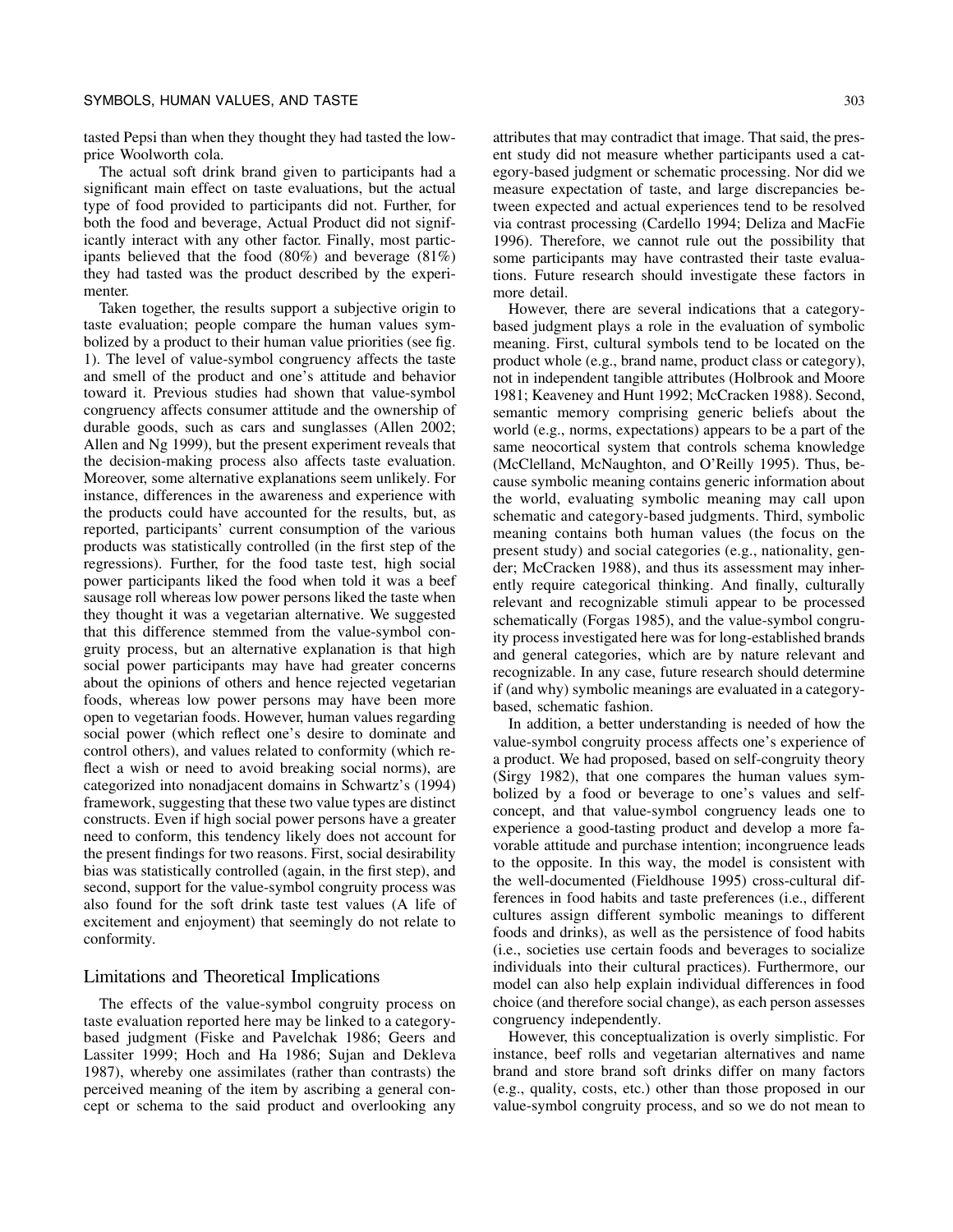suggest that other factors are not involved. Moreover, consumers who have less information about particular social roles use products to develop their self-concept, whereas those with a high awareness of their roles use products to express their self-concept (Leigh and Gabel 1992; Solomon 1983). Thus, future research should investigate whether children, adolescents, and adults undergoing major life changes use long-established food and beverage brands and general food and beverage categories to develop their self-concept, and adults (not experiencing major life changes) use these objects to express their self-concept. Further, we considered the self-concept and values within a one-dimensional framework when the self-concept may consist of three major dimensions (public self, private self, and hedonic self; Greenwald and Breckler 1985), and different values may be tied to different dimensions of the self-concept. Indeed, Laverie, Kleine, and Kleine (1993) found that consumers sought different product experiences to express different dimensions of the self-concept and values.

How the value-symbol congruity process affects consumer experience could also be assessed using other conceptual frameworks. For instance, further research could evaluate whether influences of "brand personality," which Aaker (1997) defined as the human characteristics associated with a brand, would lead to similar results. Her study found that there were five dimensions of brand personality, three of which parallel the human value-infused symbolic meaning posited in the present study: the personality trait of Ruggedness (tough, strong) maps our social power human value dimension, and the Excitement (daring, spirited) personality trait meshes with the excitement and enjoying life human values. Our results should also be reconsidered using other frameworks of consumption practices (Holt 1995; McCracken 1988). McCracken (1988) suggests that advertisements, the fashion system, celebrity endorsements, and the like transfer meanings from culture to product, and then consumers transfer these cultural meanings from the product to themselves through consumption modes and/or rituals.

For foods and beverages, transferring cultural meaning from the product to the consumer is particularly potent because foods and beverages are ingested. Rozin (1996, 20) argued that eating "is the principal mode of material transaction between the world and the person." This transfer may be accomplished by various consumption modes. For instance, Holt's (1995) typology of consumption practices describes an "appreciating" mode in which aesthetic and emotional frameworks are applied to objects and actions. In a study of a baseball park, he suggested, "appreciating the hot dog is primarily driven by the consumption of its meanings based on the local framework of baseball. The sweaty, unadorned hot dog serves as a concrete symbol of professional baseball and baseball spectating, and these valued meanings have become imbued and naturalized to the extent that the hot dog actually tastes better" (Holt 1995, 6). Thus, when a product symbolizes values that a consumer endorses, s/he likely experiences the product through an appreciation mode that leads to positive taste evaluations, and attitudes and behavior intentions. In any case, the present study makes plain that ordinary consumption practices (e.g., consuming soft drinks and everyday foods) may shape or express identity. A consumption experience need not be dramatic and unusual (e.g., special foods used during holidays, rites of passage, and so forth; Fieldhouse 1995).

The present study was also limited to the extent that selfcongruity theory is limited. For instance, one criticism of self-congruity theory is that it is incapable of predicting the precise way that one may pursue inconsistency reduction (Insko 1967). Further, studies on the effects of a need for consistency have been difficult to replicate, leading to a debate over whether there is individual variation in the need for consistency (Cialdini, Trost, and Newsom 1995). Indeed, the present study did not measure each participant's need for congruity but, rather, assumed that the motivation drove the congruity that emerged, when the congruity could have emerged for other reasons. Thus, future research should measure each participant's need for consistency, as a general motivation and in value-symbol assessment. Likewise, to evaluate the role of symbolic meaning on taste evaluation, the present study experimentally manipulated the product participants thought they were tasting. Allen (2002) showed that the human value content of a product's symbolic meaning could be manipulated by informing participants of fictitious market research showing that people who like certain kinds of products endorse certain values.

Moreover, self-congruity theory assumes that the social system alone defines the meanings of objects, whereas there is some evidence that individuals can also create product meanings (Csikszentmihalyi and Rochberg-Halton 1981; Giddens 1991). Consumers use products to create new social roles, gain new insights, and ascribe their own symbols (i.e., concepts and abstract ideas) to the object. Thus, taste evaluations and the assimilation of symbolic meaning may be affected by not only the cultural content but also unique abstract meanings.

Future research should assess whether mood is involved in the effect of value-symbol congruity on taste evaluation. There is some evidence that symbolic meanings tend to be judged affectively (Chaudhuri and Buck 1995; Mittal 1994). Further, symbolic-interaction theory suggests that individuals use the symbolic meanings of objects to imagine how other people perceive them (Mead 1934), and consumers evaluate symbolic meanings by imagining how they will look and feel while using the product (Mittal 1994). This kind of self-referring imagery is known to increase affectivity (Bone and Ellen 1992; Goossens 1994). Moreover, previous research shows that once someone has developed a preference for an object, any subsequent information about that object may be distorted (Klayman 1995; Russo, Meloy, and Medvec 1998) and that this bias is strongest when a person is in a positive mood (Meloy 2000; Miniard, Bhatla, and Sirdeshmukh 1992). Thus, future research should investigate whether providing consumers with symbolic information (such as that ascribed to long-established brands and general food and beverage categories) prior to tasting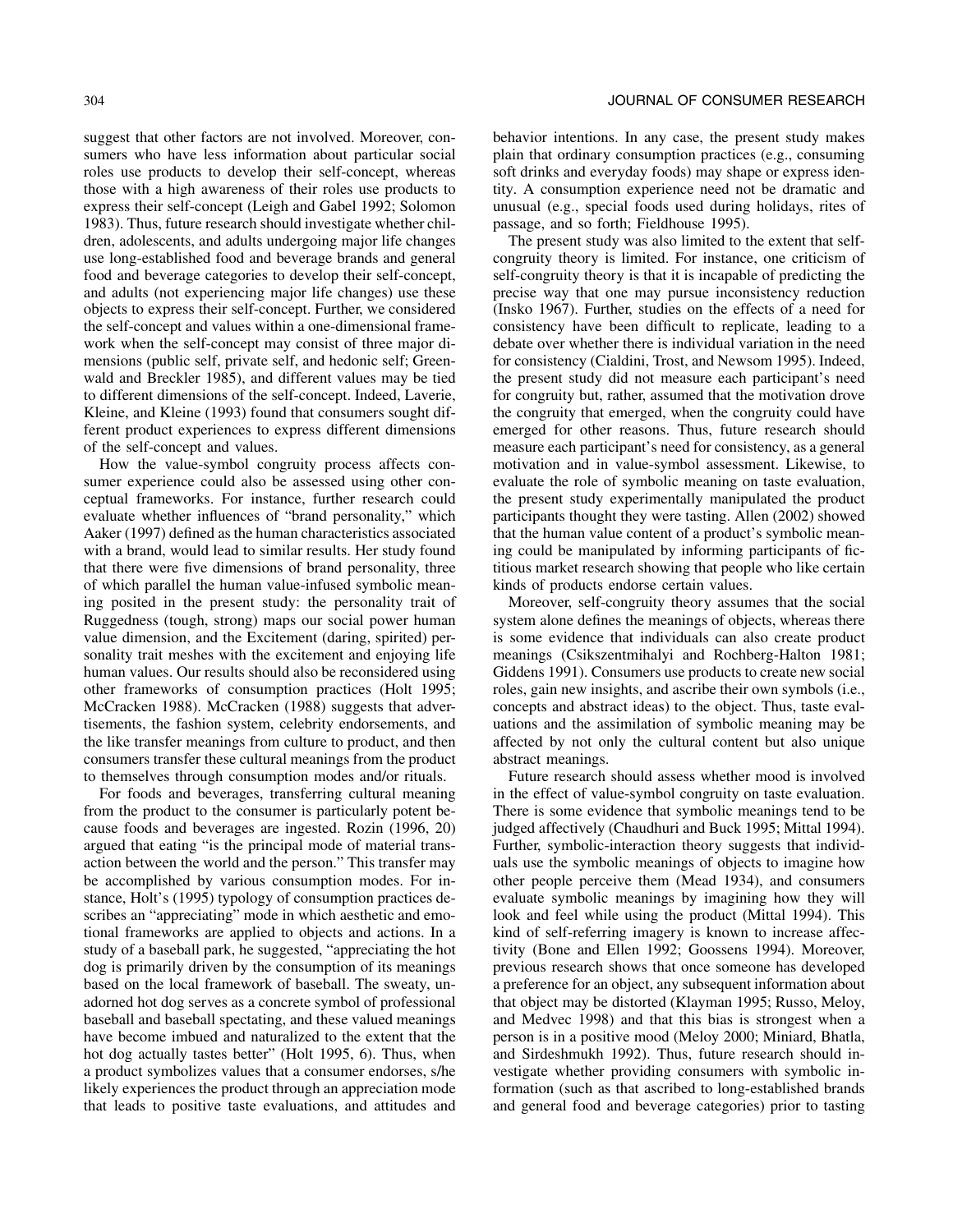may put those who support the values symbolized by the product in a good mood; at that point, these persons may seek out information that confirms their belief and distort information that contradicts their belief, leading them to experience a favorable taste.

Another worthwhile direction of future research would be exploring other consumer goods and services. Some previous studies have suggested that consumers judge their level of satisfaction with a product by assessing the extent to which it satisfies deeper desires and goals (Olshavsky and Spreng 1989). Perhaps for any good or service, people who endorse the values symbolized by the product have a satisfying experience, whereas those who reject the values may experience dissatisfaction. On the other hand, food and beverages are unique in that the body absorbs them, and thus people likely strive to ensure that the cultural symbols of products they ingest are consistent with their human values. The consequence of eating or drinking products with symbolic meanings that are inconsistent with one's self-concept can be viewed as a type of contamination (Rozin 1996). This raises another intriguing question for future research. The results of the present study showed that when participants (falsely) believed that they had tasted a product that symbolized values in conflict with their own values, most experienced an unfavorable taste and had a negative attitude toward the product. However, some people may cope with value-symbol incongruity by changing the values they endorse. If so, human values may be more flexible and dynamic than assumed in the present study.

#### Other Implications

Our present findings may have implications for efforts to promote better eating habits. There is a growing concern that the dietary patterns of Western societies need improvement. Despite the nutritional and health benefits of a diet high in fruit and vegetables and low in meat, this is not the prevailing dietary pattern (National Nutrition Survey 1995). Heavy meat eaters claim that they eat meat because it tastes better than other foods, such as meat substitutes (Lea and Worsley 2003; Santos and Booth 1996). Our results challenge that claim. Participants who ate the vegetarian alternative did not rate the taste and aroma less favorably than those who ate the beef product. Instead, what influenced taste evaluation was what they thought they had eaten and whether that food symbolized values that they personally supported. Hence, strategies that might persuade heavy meat eaters to change their diet include changing the cultural associations of fruits and vegetables to encompass values that meat eaters endorse (e.g., power and strength) or challenging heavy meat eaters' assumptions about what tastes good by using in-store (blind) taste tests or showing them results of studies such as this one. Of course, we do not mean to imply that all responses are subjective. Some taste perceptions and evaluations appear to be innate and automatically regulated by physiological mechanisms. Furthermore, genetic properties can account for some individual differences in food choice, such as sensory differences (e.g., bitter sensitivity; Fischer et al. 1961) and the ability to process certain nutrients (e.g., lactose intolerance; Simoons 1978). Rather, our point is that subjective perceptions may contribute to unhealthy eating patterns.

For marketing professionals, our results reaffirm the importance of brand image and image-based positioning. Research by social scientists has endeavored to uncover the mechanisms that drive food and beverage choice (Clark 1998; Eertmans et al. 2001; Furst et al. 1996; Glanz et al. 1998). While this literature recognizes that practical factors (e.g., price, physical environment, and availability) affect food and beverage choices, these researchers have suggested that taste evaluation is the primary driving force. For instance, a survey of a representative sample of nearly 3,000 adult Americans found that respondents rated taste as the most important criterion for food choice (Glanz et al. 1998).

One interpretation of Glanz et al.'s (1998) finding is that marketing success requires a product that tastes good, and so marketers and manufacturers should focus their efforts on product development. For instance, they may perform blind taste tests on different combinations of ingredients and manufacturing processes to identify the blend that tastes the best. Indeed, the present study showed that, regardless of the brand participants believed they had tasted, those who actually tasted Pepsi reported a higher taste evaluation than those who tasted the low-price Woolworth cola. On the one hand, this might imply that Pepsi's objectively good taste, which Pepsi leveraged in its Pepsi Challenge campaign in the 1980s, may be responsible for Pepsi's success. But, of course, around the same time, blind taste tests suggested that Coke's new formula tasted objectively better than their existing one, but consumers rejected it. An objectively better taste is not decisive.

Instead, the present study found that the two foods taste objectively similar, and that for both the food and beverage taste tests, participants who endorsed the human values symbolized by the product they thought they had tasted reported a higher taste evaluation. Therefore, the positioning of a brand (in terms of its image) may influence marketing success as much as the product's objective taste, because image in fact affects taste, and taste is surely an important ingredient in the success of any food or beverage marketing strategy.

#### **REFERENCES**

- Aaker, Jennifer L. (1997), "Dimensions of Brand Personality," *Journal of Marketing Research*, 34, 347–56.
- Aaker, Jennifer L., Veronica Benet-Martinez, and Jordi Garolera (2001), "Consumption Symbols as Carriers of Culture: A Study of Japanese and Spanish Brand Personality Constructs," *Journal of Personality and Social Psychology*, 81 (3), 492–508.
- Aaron, Jacqueline I., Rhian E. Evans, and David J. Mela (1995), "Paradoxical Effect of a Nutrition Labeling Scheme in a Student Cafeteria," *Nutrition Research*, 15, 1251–61.
	- Adams, Carol J. (1990), *The Sexual Politics of Meat: A Feminist-Vegetarian Critical Theory,* New York: Continuum.
	- Ajzen, Icek (1985), "From Intentions to Action: A Theory of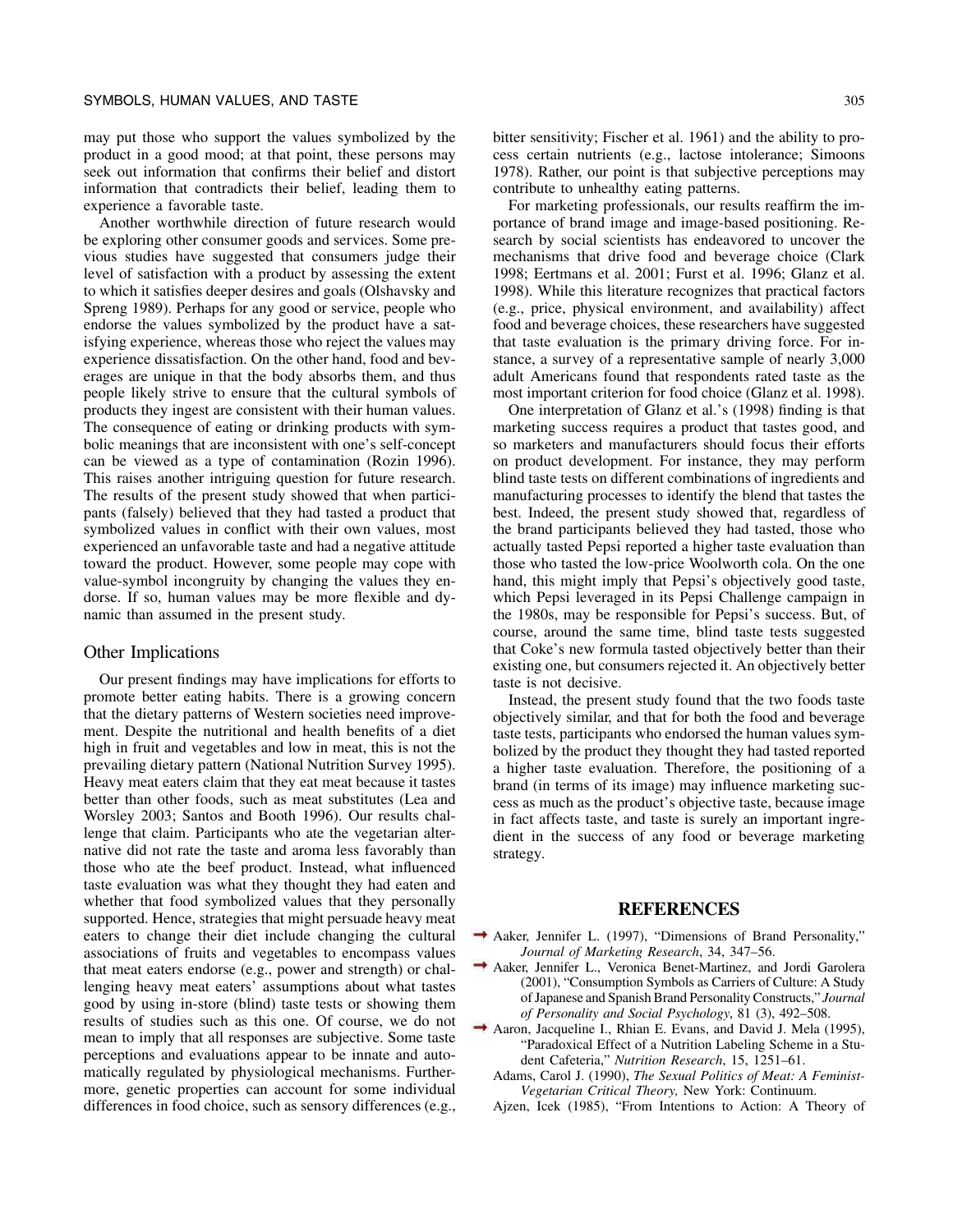Planned Behavior," in *Action-Control: From Cognition to Behavior,* ed. Julius Kuhl and Jurgen Beckman, Heidelberg: Springer, 11–39.

- Allen, Michael W. (2002), "Human Values and Product Symbolism: Do Consumers Form Product Preference by Comparing the Human Values Symbolized by a Product to the Human Values That They Endorse?" *Journal of Applied Social Psychology*, 32 (12), 2475–2501.
- Allen, Michael W. and Sik Hung Ng (1999), "The Direct and Indirect Influences of Human Values on Product Ownership," *Journal of Economic Psychology*, 20 (1), 5–39.
- (2003), "Human Values, Utilitarian Benefits and Identification: The Case of Meat," *European Journal of Social Psychology*, 33 (1), 37–56.
- Allison, Ralph I. and Kenneth P. Uhl (1964), "Influence of Beer Brand Identification on Taste Perception," *Journal of Marketing Research*, 1, 36–39.
- Bardi, Anat and Shalom H. Schwartz (2003), "Values and Behavior: Strength and Structure of Relations," *Personality and Social Psychology Bulletin*, 29 (10), 1207–20.
	- Bargh, John A. (1982), "Attention and Automaticity in the Processing of Self-Relevant Information," *Journal of Personality and Social Psychology*, 49, 1040–53.
	- Belk, Russell W. (1978), "Assessing the Effects of Visible Consumption on Impression Formation," in *Advances in Consumer Research*, Vol. 5, ed. H. Keith Hunt, Provo, UT: Association for Consumer Research, 39–47.
- Belk, Russell W., Kenneth D. Bahn, and Robert N. Mayer (1982), "Developmental Recognition of Consumption Symbolism," *Journal of Consumer Research*, 9, 4–17.
- Bone, Paula F. and Pam S. Ellen (1992), "The Generation and Consequences of Communication-Evoked Imagery," *Journal of Consumer Research*, 19, 93–104.
	- Cardello, Armand V. (1994), "Consumer Expectations and Their Role in Food Acceptance," in *Measurement of Food Preferences*, Vol. 1, ed. H. J. H. MacFie and D. M. H. Thomson, London: Blackie, 253–97.
- Chaudhuri, Arjun and Ross Buck (1995), "Affect, Reason, and Persuasion: Advertising Strategies That Predict Affective and Analytic-Cognitive Responses," *Human Communication Research*, 21 (3), 422–41.
- Cialdini, Robert B., Melanie R. Trost, and Jason T. Newsom (1995), "Preference for Consistency: The Development of a Valid Measure and Discovery of Surprising Behavioral Implications," *Journal of Personality and Social Psychology*, 69 (2), 318–28.
- Clark, J. E. (1998), "Taste and Flavour: Their Importance in Food Choice and Acceptance," *Proceedings of the Nutrition Society*, 57, 639–43.
	- Cobb, Roger W. and Charles D. Elder (1972), "Individual Orientations in the Study of Political Symbolism," *Social Science Quarterly*, 53, 79–90.
	- Cohen, Jacob and Patricia Cohen (1983), *Applied Multiple Regression/Correlation Analysis for the Behavioral Sciences*, Hillsdale, NJ: Erlbaum.
- Crowne, Douglas P. and David Marlow (1960), "A New Scale of Social Desirability Independent of Psychopathology," *Journal of Consulting Psychology*, 24, 349–54.
	- Csikszentmihalyi, Mihaly and Eugene Rochberg-Halton (1981), *The Meaning of Things: Domestic Symbols and the Self*, New York: Cambridge University Press.
- → Deliza, R. and H. J. H. MacFie (1996), "The Generation of Sensory Expectation by External Cues and Its Effect on Sensory Per-

ception and Hedonic Ratings: A Review," *Journal of Sensory Studies*, 11, 103–28.

- Dittmar, Helga (1992), *The Social Psychology of Material Possessions: To Have Is to Be,* New York: St. Martin's.
- Douglas, Mary (1973), *Implicit Meanings: Essays in Anthropology,* London: Routledge & Kegan.
- Eertmans, A., F. Baeyens, and O. Van den Bergh (2001), "Food Likes and Their Relative Importance in Human Eating Behavior: Review and Preliminary Suggestions for Health Promotion," *Health Education Research: Theory and Practice*, 16 (4), 443–56.
- Elliott, Richard (1994), "Exploring the Symbolic Meaning of Brands," *British Journal of Management*, 5, S13–S19.
	- Ericksen, Mary K. (1996), "Using Self-Congruity and Ideal Congruity to Predict Purchase Intention: A European Perspective," *Journal of Euro-Marketing*, 6, 41–56.
	- Feather, Norm T. (1975), *Values in Education and Society*, London: Free Press.
	- Festinger, Leon (1957), *A Theory of Cognitive Dissonance,* Stanford, CA: Stanford University Press.
	- Fiddes, Nick (1991), *Meat: A Natural Symbol,* New York: Routledge.
	- Fieldhouse, Paul (1995), *Food and Nutrition: Customs and Culture*, 2nd Ed., London: Chapman & Hall.
	- Firth, Raymond (1973), *Symbols: Public and Private*, London: Allen & Unwin.
- Fischer, R., F. Griffin, S. England, and S. M. Garn (1961), "Taste Thresholds and Food Dislikes," *Nature*, 191, 13–28.
	- Fiske, Susan T. and Mark A. Pavelchak (1986), "Category-Based versus Piecemeal-Based Affective Responses: Developments in Schema-Triggered Affect," in *Handbook of Motivation and Cognition,* ed. Richard M. Sorrentino and Edward T. Higgins, New York: Guilford, 167–203.
	- Forgas, Joseph P. (1985), "Person Prototypes and Cultural Salience: The Role of Cognitive and Cultural Factors in Impression Formation," *British Journal of Social Psychology*, 24, 3–17.
- Furst, Tanis, Margaret Connors, Carole A. Bisogni, Jeffery Sobal, and Laura W. Falk (1996), "Food Choice: A Conceptual Model of the Process," *Appetite*, 26, 247–66.
- Geers, Andrew L. and G. Daniel Lassiter (1999), "Affective Expectations and Information Gain: Evidence for Assimilation and Contrast Effects in Affective Experience," *Journal of Experimental Social Psychology*, 35, 394–413.
	- Germov, John and Lauren Williams (1999), *A Sociology of Food and Nutrition: The Social Appetite,* Melbourne: Oxford University Press.
	- Giddens, Anthony (1991), *Modernity and Self-Identity*, Stanford, CA: Stanford University Press.
- Glanz, Karen, Michael Basil, Edward Maibach, Jeanne Goldberg, and Dan Snyder (1998), "Why Americans Eat What They Do: Taste, Nutrition, Cost, Convenience, and Weight Control Concerns as Influences on Food Consumption," *Journal of the American Dietetic Association*, 98 (10), 1118–28.
	- Goossens, Cees (1994), "Enactive Imagery: Information Processing, Emotional Responses, and Behavioral Intentions," *Journal of Mental Imagery*, 18 (3/4), 119–50.
	- Greenwald, Anthony G. and Steven J. Breckler (1985), "To Whom Is the Self Presented?" in *The Self and Social Life*, ed. B. R. Schlenker, New York: McGraw-Hill, 126–45.
- Grubb, Edward L. and Gregg Hupp (1968), "Perception of Self, Generalized Stereotypes, and Brand Selection," *Journal of Marketing Research*, 5, 58–63.
- Gusfield, Joseph R. and Jerzy Michalowicz (1984), "Secular Sym-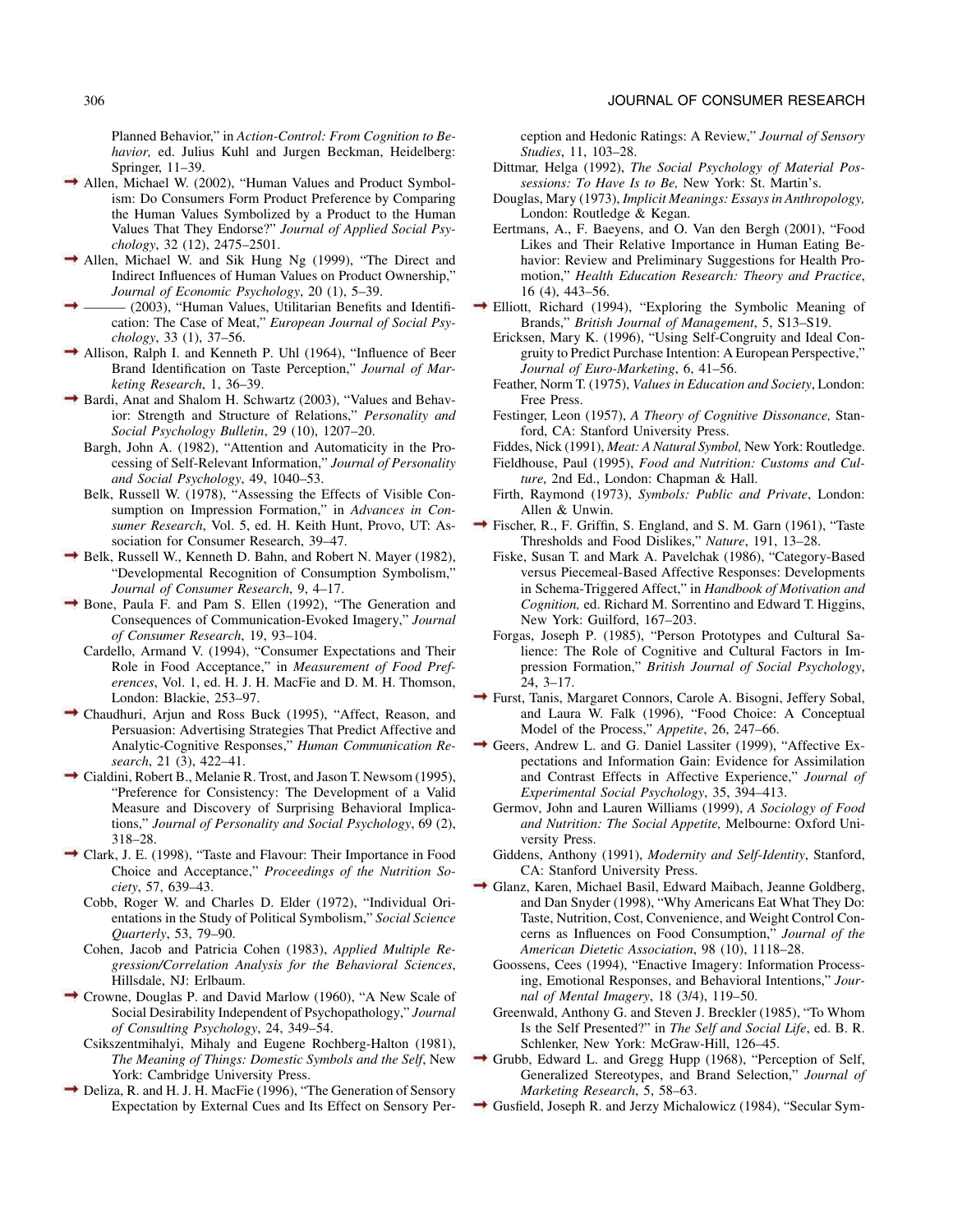bolism: Studies of Ritual, Ceremony, and the Symbolic Order in Modern Life," *Annual Review of Sociology*, 10, 417–35.

- Heider, Fritz (1946), "Attitudes and Cognitive Organization," *Journal of Psychology*, 21, 107–12.
- Heisley, Deborah D. (1990), "Gender Symbolism in Food," unpublished PhD thesis, Northwestern University.
- Herr, Paul M. (1986), "Consequences of Priming: Judgment and Behavior," *Journal of Personality and Social Psychology*, 51, 1106–15.
	- Hine, Thomas (1995), *The Total Package*, Boston: Little Brown. Hirschman, Elizabeth C. (1980), "Commonality and Idiosyncrasy in Popular Culture: An Empirical Examination of the 'Layers of Meaning' Concept," in *Symbolic Consumption: Proceedings of the Conference on Consumer Esthetics and Symbolic Consumption*, ed. Elizabeth C. Hirschman and Morris B. Holbrook, Ann Arbor, MI: Association for Consumer Research and Institute of Retail Management, 29–34.
- Hoch, Steven J. and Young-won Ha (1986), "Consumer Learning: Advertising and the Ambiguity of Product Experience," *Journal of Consumer Research*, 13 (September), 221–33.
	- Holbrook, Morris B. and William L. Moore (1981), "Cue Configurality in Esthetic Responses," in *Symbolic Consumption: Proceedings of the Conference on Consumer Esthetics and Symbolic Consumption*, ed. Elizabeth C. Hirschman and Morris B. Holbrook, Ann Arbor, MI: Association for Consumer Research and Institute of Retail Management, 16–25.
- Holt, Douglas B. (1995), "How Consumers Consume: A Typology of Consumption Practices," *Journal of Consumer Research*, 22, 1–16.
	- Insko, Chester A. (1967), *Theories of Attitude Change*, New York: Appleton.
	- Jaccard, James, Robert Turrisi, and Choi Wan (1990), *Interaction Effects in Multiple Regression*, London: Sage.
- Kahkonen, Paivi and Hely Tuorila (1999), "Consumer Responses to Reduced and Regular Fat Content in Different Products: Effects of Gender, Involvement and Health Concern," *Food Quality and Preference*, 10, 83–91.
- Kahkonen, Paivi, Hely Tuorila, and H. Lawless (1997), "Lack of Effect of Taste and Nutrition Claims on Sensory and Hedonic Responses to a Fat-Free Yogurt," *Food Quality and Preference*, 7, 125–30.
	- Kahle, Lynn R. (1983), *Social Values and Social Change: Adaptation to Life in America*, New York: Praeger.
- Keaveney, Susan M. and Kenneth A. Hunt (1992), "Conceptualization and Operationalization of Retail Store Image: A Case of Rival Middle-Level Theories," *Journal of the Academy of Marketing Science*, 20, 165–75.
- Kihlberg, Iwona and Einar Risvik (2007), "Consumers of Organic Foods—Value Segments and Liking of Bread," *Food Quality and Preference*, 18, 471–81.
	- Kilbourne, William E. (1991), "The Impact of the Symbolic Dimensions of Possession on Individual Potential: A Phenomenological Perspective," *Journal of Social Behavior and Personality*, 6 (6), 445–56.
- Klayman, Joshua (1995), "Varieties of Confirmation Bias," *Psychology of Learning and Motivation*, 32, 385–418.
- Kleine, Robert E., Susan S. Kleine, and Jerome B. Kernan (1993), "Mundane Consumption and the Self: A Social-Identity Perspective," *Journal of Consumer Psychology*, 2 (3), 209–35.
- LaPiere, Richard T. (1934), "Attitudes vs. Actions," *Social Forces*, 13, 230–37.
	- Laverie, Debra A., Robert E. Kleine, and Susan S. Kleine (1993), "Linking Emotions and Values in Consumption Experiences:

An Exploratory Study," in *Advances in Consumer Research*, Vol. 20, ed. Leigh McAlister and Michael Rothschild, Provo, UT: Association for Consumer Research, 70–75.

- Lea, Emma and Anthony Worsley (2001), "Influences on Meat Consumption in Australia," *Appetite*, 36 (2), 127–36.
- ——— (2003), "Benefits and Barriers to the Consumption of a Vegetarian Diet in Australia," *Public Health Nutrition*, 6 (5), 505–11.
- Leigh, James H. and Terrance G. Gabel (1992), "Symbolic-Interactionism: Its Effects on Consumer Behavior and Implications for Marketing Strategy," *Journal of Services Marketing*, 9 (1), 27–38.
- Letarte, Anick, Laurette Dube, and Viviane Troche (1997), "Similarities and Differences in Affective and Cognitive Origins of Food Likings and Dislikes," *Appetite*, 28, 115–29.
	- Levy, Sidney (1959), "Symbols for Sale," *Harvard Business Review*, 37, 117–19.
	- (1981), "Interpreting Consumer Mythology: A Structural Approach to Consumer Behavior," *Journal of Marketing*, 45 (3), 49–61.
	- Lipsitt, Lewis P. and G. Behl (1990), "Taste-Mediated Differences in the Sucking Behavior of Human Newborns," in *Taste, Experience, and Feeding*, ed. Elizabeth D. Capaldi and T. L. Powley, Washington, DC: American Psychological Association, 75–93.
- Litvin, Stephen W. and Goh H. Kar (2004), "Individualism/Collectivism as a Moderating Factor to the Self-Image Congruity Concept," *Journal of Vacation Marketing*, 10, 23–32.
- Macrae, C. Neil, Charles Stangor, and Alan B. Milne (1994), "Activating Social Stereotypes: A Functional Analysis," *Journal of Experimental Social Psychology*, 30, 370–89.
- Makens, James C. (1965), "Effect of Brand Preference upon Consumers' Perceived Taste of Turkey Meat," *Journal of Applied Psychology*, 49 (4), 261–63.
- Matlin, Margaret W. (1983), *Perception*, Boston: Allyn & Bacon.
- McClelland, James L., Bruce L. McNaughton, and Randall C. O'Reilly (1995), "Why There Are Complementary Learning Systems in the Hippocampus and Neocortex: Insights from the Success and Failures of Connectionist Models of Learning and Memory," *Psychological Review*, 102, 419–57.
	- McCracken, Grant D. (1988), *Culture and Consumption: New Approaches to the Symbolic Character of Consumer Goods and Activities*, Bloomington: Indiana University.
	- Mead, George H. (1934), *Mind, Self and Society*, Chicago: University of Chicago Press.
- Meloy, Margaret (2000), "Mood-Driven Distortion of Product Information," *Journal of Consumer Research*, 27 (3), 345–59.
- $\rightarrow$  Mialon, V. S., M. R. Clark, P. I. Leppard, and David N. Cox (2002), "The Effect of Dietary Fiber Information on Consumer Responses to Breads and 'English' Muffins: A Cross-Cultural Study," *Food Quality and Preference*, 13, 1–2.
- Miniard, Paul W., Sunil Bhatla, and Deepak Sirdeshmukh (1992), "Mood as a Determinant of Postconsumption Product Evaluations: Mood Effects and Their Dependency on the Affective Intensity of the Consumption Experience," *Journal of Consumer Psychology*, 1, 171–95.
	- Mittal, Banwari (1994), "A Study of the Concept of Affective Choice Mode for Consumer Decisions," in *Advances in Consumer Research*, Vol. 21, ed. Chris T. Allen and Deborah Roedder John, Provo, UT: Association for Consumer Research, 256–63.
	- National Nutrition Survey (1995), Canberra: Australian Government Publishing Service.